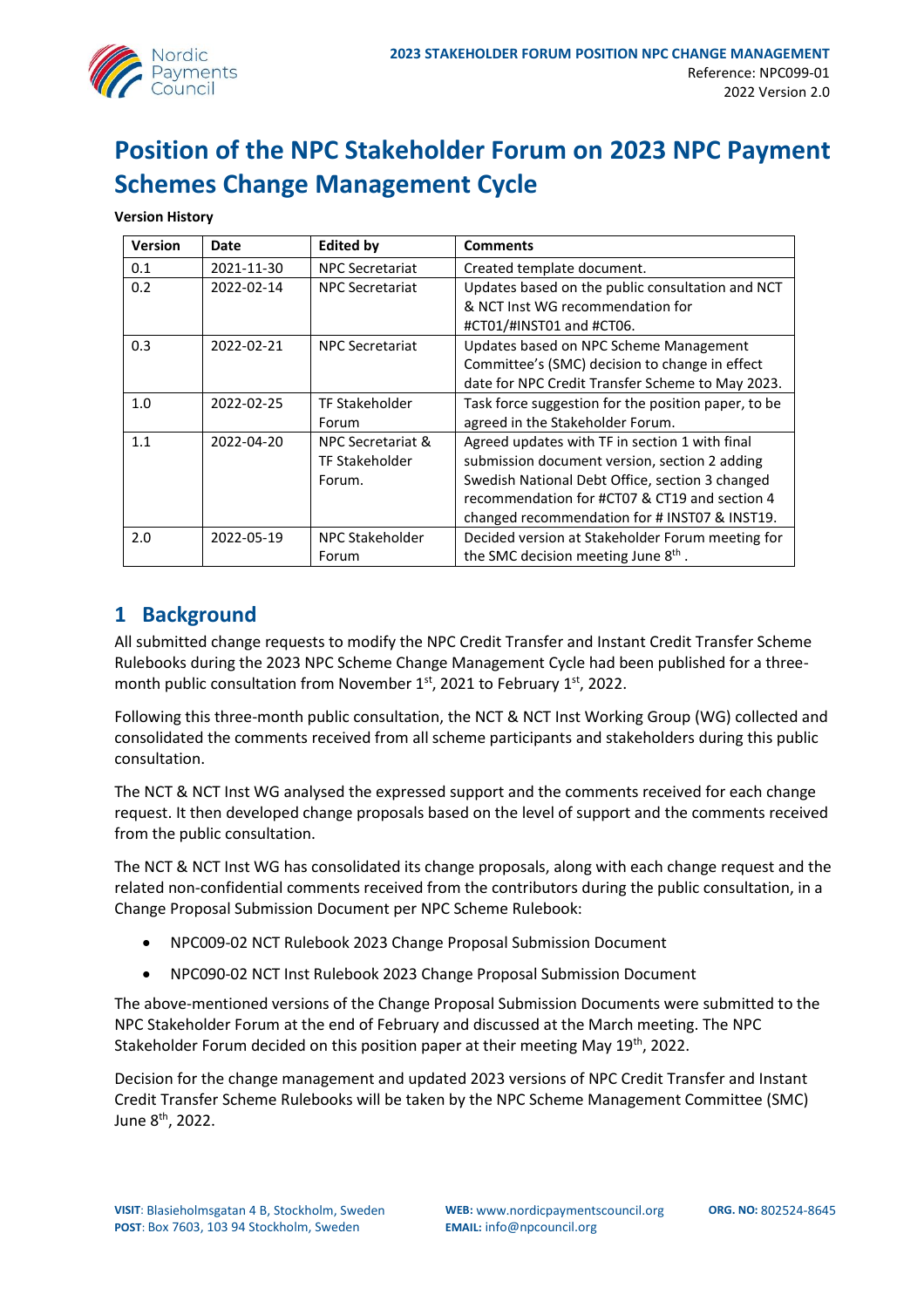

### **2 Role of the NPC Stakeholder Forum during the NPC Change Management Cycle**

The NPC Stakeholder Forum and its roles is described in the NPC Scheme Management Internal Rules (SMIRs) section 4.4. The Stakeholder Forum is invited to provide its consolidated comments in a position document on the Change Requests and on the related Change Proposals outlined in the Change Proposal Submission Document. This position document will be communicated to the SMC.

The SMC shall consider the position documents from the NPC Stakeholder Forum on a Change Request and on the relevant Change Proposal during the change management process. End-users and suppliers shall have an opportunity to present their views through the Stakeholder Forum. The change management process shall aim to capture a range of stakeholder opinions in the Nordics.

This NPC Stakeholder Forum position document will be published on the NPC Website together with the final versions of the Change Proposal Submission Documents which will include the decision of the SMC on each Change Proposal.

The Danish Central Bank, the Swedish Central Bank and the Swedish National Debt Office (Riksgälden), participants of the Stakeholder Forum, are not part of this position paper due to their status as authorities.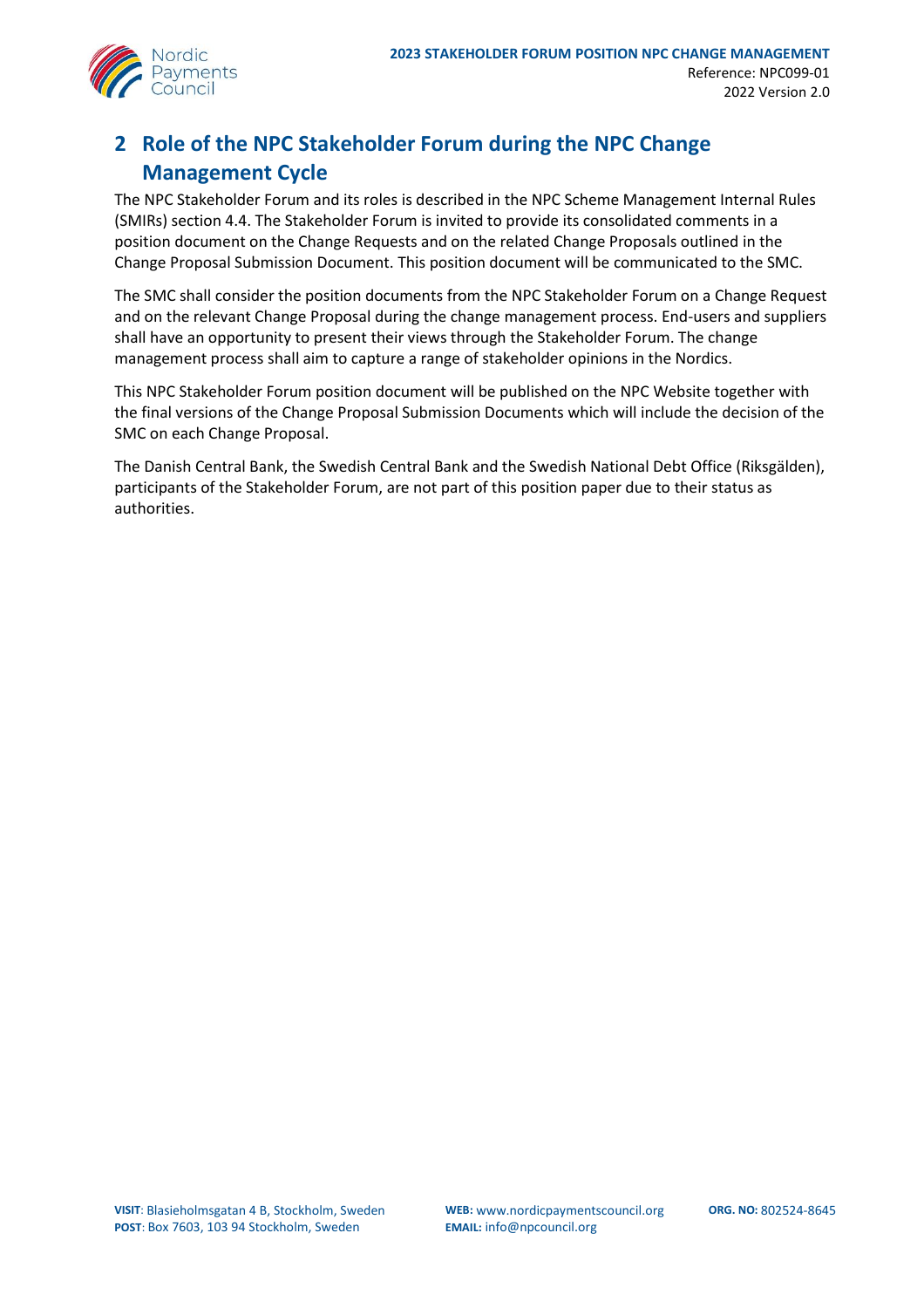

## **3 The Stakeholder Forum position on the 2023 NCT & NCT Inst WG Change Proposals for the NCT Rulebook**

| <b>NPC Item</b> | <b>Change request title</b>                                                                    | <b>NPC NCT &amp; NCT Inst WG assessment</b>                                                                                                                                                                                                                                                                                                                                                                                                                                                                                                                                                                                                                                                                                                                                                                                                                                                                                                                                                                                                                                  | NCT & NCT WG Inst recommendation   NPC Stakeholder Forum Position |                                                                                                                                                                                                                                                                                                                                                                                                                                    |
|-----------------|------------------------------------------------------------------------------------------------|------------------------------------------------------------------------------------------------------------------------------------------------------------------------------------------------------------------------------------------------------------------------------------------------------------------------------------------------------------------------------------------------------------------------------------------------------------------------------------------------------------------------------------------------------------------------------------------------------------------------------------------------------------------------------------------------------------------------------------------------------------------------------------------------------------------------------------------------------------------------------------------------------------------------------------------------------------------------------------------------------------------------------------------------------------------------------|-------------------------------------------------------------------|------------------------------------------------------------------------------------------------------------------------------------------------------------------------------------------------------------------------------------------------------------------------------------------------------------------------------------------------------------------------------------------------------------------------------------|
| #CT01           | Mandatory C2B<br>Implementation<br>Guidelines                                                  | The suggestion is to change the NPC Customer-to-PSP (bank)<br>(C2B) implementation guidelines for NCT and NCT Inst from<br>being recommended to be mandatory.<br>This will only be valid for PSPs (bank)s offering ISO 20022 format<br>version 2019 or newer file services to their customers. This<br>means that all participants offering ISO 20022 (pain.001) version<br>2019 or newer must follow NPC payment schemes (rules and<br>IGs) for file exchange between customer and PSP (bank).<br>There should not be a requirement for all participants PSPs<br>(banks) to offer ISO 20022 messages from their customers.                                                                                                                                                                                                                                                                                                                                                                                                                                                  | Cannot be part of the existing scheme<br>option e                 | Supports the NCT & NCT Inst<br>Change recommendation.<br>As stated by the participants: This CR<br>touches the space between Originator and<br>Originator PSP, which is subject to bilateral<br>agreements between the two parties that<br>should not be governed by the Scheme.                                                                                                                                                   |
| #CT02           | Frozen/reserved funds<br>on Beneficiary's account<br>in case of Recall request<br>due to Fraud | The NCT & NCT Inst WG has considered this CR as two different<br>parts.<br>The first part of the CR is the request for funds from the original<br>pacs.008, which should be frozen/reserved automatically on the<br>Beneficiary's account when the Request for Recall is received by<br>the Beneficiary PSP (bank). There is no legal ground within the<br>Nordic countries to allow this. Therefore this part of the CR<br>cannot be included in the scheme.<br>The second part of the CR is the possibility to make a partial<br>accept, allowing whatever is lowest of balance of the account or<br>amount transferred at creditors account. The NCT & NCT Inst<br>WG's reasoning is that a positive response to a request for recall<br>should always return the full amount of the original transaction.<br>Hence this cannot be a part of the existing scheme.<br>A negative response to a request for recall could however result<br>in a transfer back of a partial amount as a new transaction after<br>bilateral agreements. The NCT & NCT Inst WG recommends that | Cannot be part of the existing scheme<br>option e                 | Supports the NCT & NCT Inst<br>Change recommendation.<br>CT02 is an interesting request since that has<br>the potential strength to stop a transaction in<br>the same way as a Swift Stop&Recall via Swift<br>tracker. Nevertheless, if there are legal<br>grounds for not allowing a pause in the<br>transaction - then it falls short.<br>Allowing partial accepter and lowest balance<br>is not very precise in the definition. |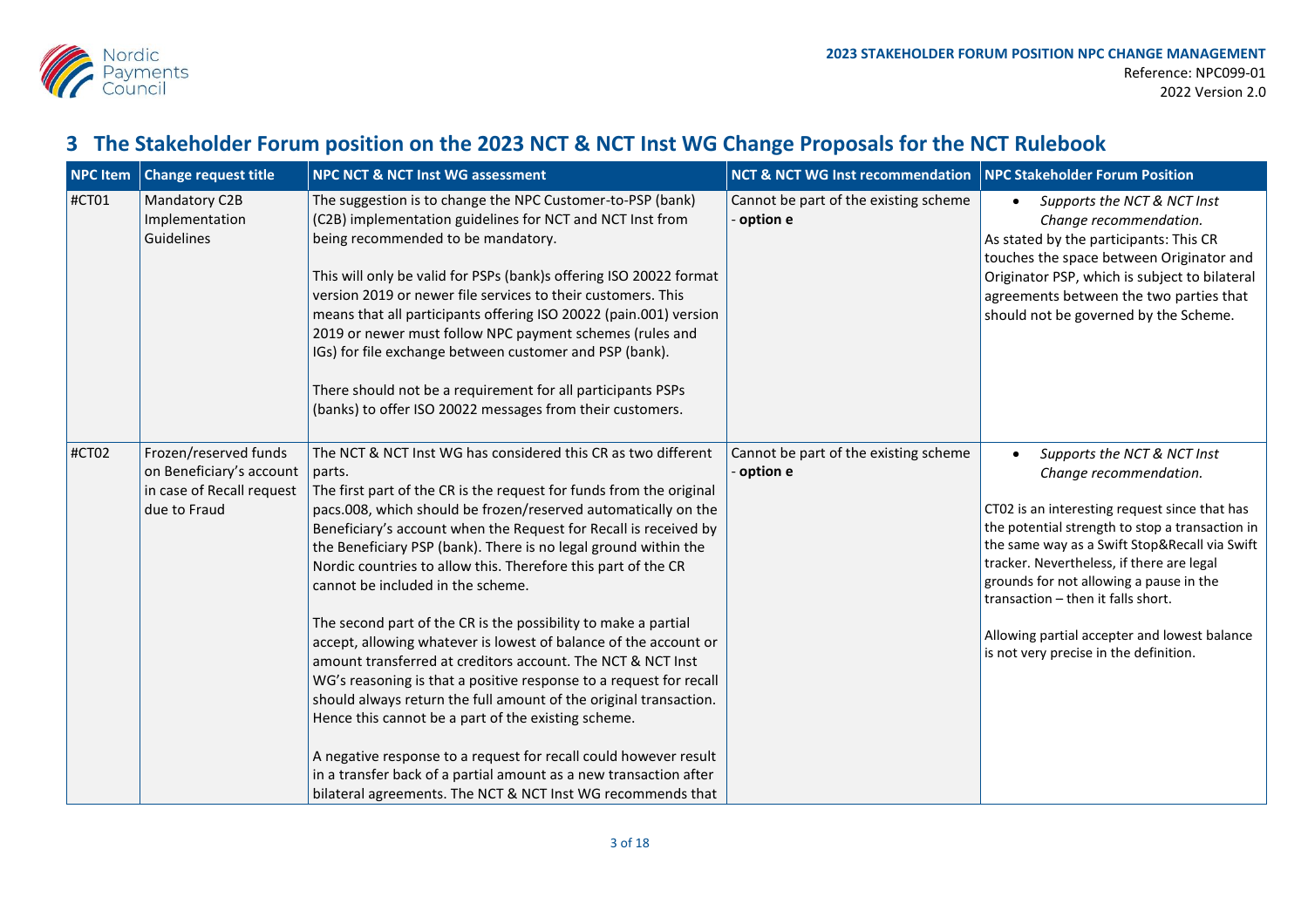

| <b>NPC</b> Item | <b>Change request title</b>                         | <b>NPC NCT &amp; NCT Inst WG assessment</b>                                                                                                                                                                                                                                                                                                                                                                                                                | NCT & NCT WG Inst recommendation   NPC Stakeholder Forum Position   |                                                                                                                                                                                       |
|-----------------|-----------------------------------------------------|------------------------------------------------------------------------------------------------------------------------------------------------------------------------------------------------------------------------------------------------------------------------------------------------------------------------------------------------------------------------------------------------------------------------------------------------------------|---------------------------------------------------------------------|---------------------------------------------------------------------------------------------------------------------------------------------------------------------------------------|
|                 |                                                     | this process of partial amount being return, should be further<br>detailed in a clarification paper.                                                                                                                                                                                                                                                                                                                                                       |                                                                     |                                                                                                                                                                                       |
| #CT03           | <b>Usage of Nordic letters</b>                      | The suggestion is to make a change in NCT Inst Scheme in fields<br>"GrpHd/MsgId", "PmtId/TxId" and "PmtId/InstrId" to only<br>support UTF-8 characters in the same way such SCT Inst scheme,<br>i.e no Nordic letters.<br>After some investigation NCT & NCT Inst WG concluded that the<br>recommendation concerning this change request is for both NCT<br>and NCT Inst rulebooks.<br>All elements related to references, identifications and identifiers | Should be incorporated into the<br>scheme as of May 2023 - option b | Supports the NCT & NCT Inst<br>Change recommendation.<br>The fields "GrpHd/MsgId", "PmtId/TxId"<br>and "PmtId/InstrId are unique identifiers<br>that are not dependent on å, ä and ö. |
|                 |                                                     | should only contains UTF-8 characters (Latin characters).<br>Scandinavian characters should only be allowed for name,                                                                                                                                                                                                                                                                                                                                      |                                                                     |                                                                                                                                                                                       |
|                 |                                                     | address and remittance information.                                                                                                                                                                                                                                                                                                                                                                                                                        |                                                                     |                                                                                                                                                                                       |
| #CT04           | Addition of functionality<br>to the Inquiry process | The suggestion is to add functionality to the Inquiry procedure in<br>order to make it easier for the Beneficiary PSP to check or<br>require more payment details on the original payment from the                                                                                                                                                                                                                                                         | Cannot be part of the existing scheme<br>option e                   | Supports the NCT & NCT Inst<br>Change recommendation.                                                                                                                                 |
|                 |                                                     | Originator PSP. This is especially relevant in cases of screening,<br>false hits, wrong name and other details missing in the Original<br>pacs.008.                                                                                                                                                                                                                                                                                                        |                                                                     | Agree with the argument on EPC decision.                                                                                                                                              |
|                 |                                                     | NCT & NCT Inst WG recommends not to include this change<br>request since it was not recommended by the EPC SEMWG to<br>include in EPC 2023 version. The EPC could not determine the                                                                                                                                                                                                                                                                        |                                                                     |                                                                                                                                                                                       |
|                 |                                                     | exact need for it right now. The EPC suggested to wait for more<br>information about ongoing work for SWIFT's messages (CBPR+)<br>which will lead to changes to ISO20022 codes. The NCT & NCT                                                                                                                                                                                                                                                              |                                                                     |                                                                                                                                                                                       |
|                 |                                                     | Inst WG will follow the EPC and SWIFT work and take decisions<br>later if and how this should be implemented.                                                                                                                                                                                                                                                                                                                                              |                                                                     |                                                                                                                                                                                       |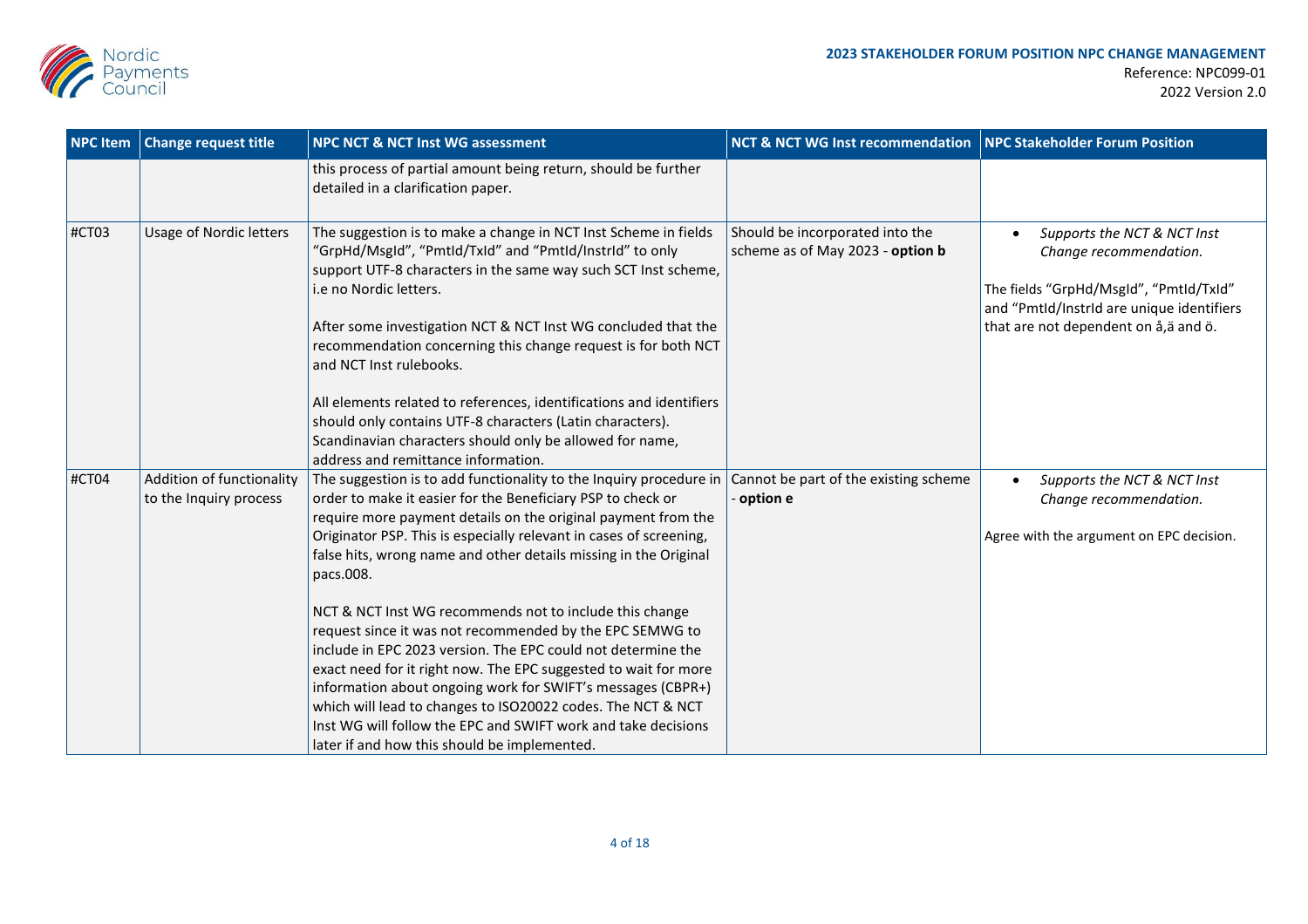

| <b>NPC Item</b> | <b>Change request title</b>                       | <b>NPC NCT &amp; NCT Inst WG assessment</b>                                                                                                                                                                                                                                                                                                                                                                                                                                                                                                                                                                                                                                                                                                                                                                                                                                                                                                                                                           | <b>NCT &amp; NCT WG Inst recommendation</b>                                                                                                                     | NPC Stakeholder Forum Position                                                                                                                                                                                                                                                                                                                                                                                                                                                                                                 |
|-----------------|---------------------------------------------------|-------------------------------------------------------------------------------------------------------------------------------------------------------------------------------------------------------------------------------------------------------------------------------------------------------------------------------------------------------------------------------------------------------------------------------------------------------------------------------------------------------------------------------------------------------------------------------------------------------------------------------------------------------------------------------------------------------------------------------------------------------------------------------------------------------------------------------------------------------------------------------------------------------------------------------------------------------------------------------------------------------|-----------------------------------------------------------------------------------------------------------------------------------------------------------------|--------------------------------------------------------------------------------------------------------------------------------------------------------------------------------------------------------------------------------------------------------------------------------------------------------------------------------------------------------------------------------------------------------------------------------------------------------------------------------------------------------------------------------|
| #CT05           | Usage of hyperlink                                | The suggestion is to allow a hyperlink or external sources to be<br>referenced in a NCT and NCT Inst Credit Transfer.                                                                                                                                                                                                                                                                                                                                                                                                                                                                                                                                                                                                                                                                                                                                                                                                                                                                                 | Cannot be part of the existing scheme<br>option e                                                                                                               | Supports the NCT & NCT Inst<br>Change recommendation.                                                                                                                                                                                                                                                                                                                                                                                                                                                                          |
|                 |                                                   | EPC decided to not include this CR in SCT and SCT Inst rulebooks<br>2023 version. They did however agree on a plan to investigate<br>this further. EPC SEMWG will request formal assessments from<br>the Legal Support Group (LSG), the SEM Standards Task Force<br>(SEMSTF), and the Payment Security Support Group (PSSG) on<br>the legal, standards and technical feasibility of supporting<br>hyperlinks in SCT/SCT Inst transactions.<br>NCT & NCT Inst WG recommendation is to follow EPCs<br>recommendation and not include this change request in NCT or<br>NCT Inst scheme 2023 version but will closely follow EPCs work.                                                                                                                                                                                                                                                                                                                                                                   |                                                                                                                                                                 | It is concerned about legal, liability and<br>security issues and the costs associated to<br>it. Since the payment message would only<br>carry the information about the location at<br>which further information related to the<br>payment is stored, the content and form of<br>this extra information is beyond any<br>checking procedures of the involved<br>scheme participants.<br>Therefore, scheme participants should not<br>be held responsible for any compliance-or<br>liability sensitive contents stored in such |
| #CT06           | <b>Fast Payment Processing</b><br>24/7/365 Option | This change request concerns the addition of a new option for<br>participants adhering to the NCT scheme and was brought<br>forward by NCT & NCT Inst WG.<br>This will allow option participants to process payments fast in<br>line with NCT scheme, 24/7/365. The NCT Fast Payment<br>Processing 24/7/365 Option also specifies a target maximum<br>execution time of 10 seconds to process an NCT Transaction.<br>There are however no hard timeouts and no confirmation to the<br>Originator PSP (bank) from the Beneficiary PSP (bank) of credit<br>to the Beneficiary account.<br>The Benefit of this option is the possibility for participants to<br>offer value added additional services. Some examples where this<br>option could be used are for late payments (e.g. salary, pension,<br>invoices), insurance pay-outs and tax payments. This option<br>could also be an efficient alternative to traditional high value<br>payments like mortgage pay outs, off-hours acquisitions, bulk | The change is not considered fit for<br>Nordic wide use and could be handled<br>as an additional optional service (AOS)<br>by interested communities - option d | locations.<br>Supports the NCT & NCT Inst<br>Change recommendation.<br>After dialogue with the Scheme, we concur<br>with the suggested recommendation.                                                                                                                                                                                                                                                                                                                                                                         |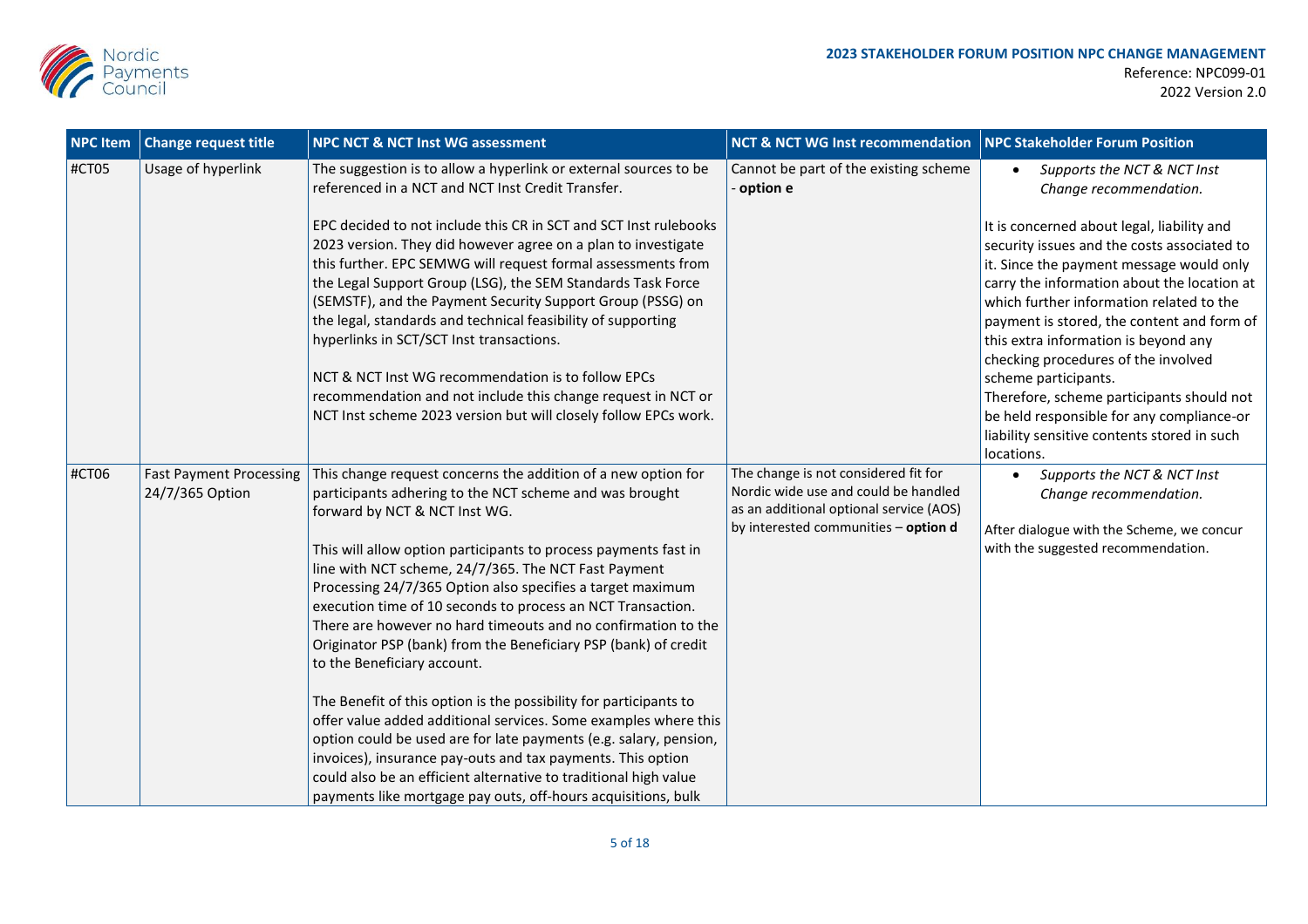

| <b>NPC Item</b> | <b>Change request title</b>                                                          | <b>NPC NCT &amp; NCT Inst WG assessment</b>                                                                                                                                                                                                                                                                                                                                                                                                                                                                                                                                                                                                                                           | NCT & NCT WG Inst recommendation   NPC Stakeholder Forum Position   |                                                                                                                                                |
|-----------------|--------------------------------------------------------------------------------------|---------------------------------------------------------------------------------------------------------------------------------------------------------------------------------------------------------------------------------------------------------------------------------------------------------------------------------------------------------------------------------------------------------------------------------------------------------------------------------------------------------------------------------------------------------------------------------------------------------------------------------------------------------------------------------------|---------------------------------------------------------------------|------------------------------------------------------------------------------------------------------------------------------------------------|
|                 |                                                                                      | settlement of card payments and securities trades. The option<br>enables fast payments processing with time for screening with<br>an improved user experience. No hard time outs facilitate<br>necessary checks to be performed and will avoid unnecessary<br>rejects or returns.                                                                                                                                                                                                                                                                                                                                                                                                     |                                                                     |                                                                                                                                                |
| #CT07           | Alignment of all attribute<br>numbers across all NPC<br>payment scheme<br>rulebooks. | Each NPC payment scheme rulebook describes a range of<br>attributes (ATs) which compose a dataset to be used to execute<br>a certain rulebook process. Under each rulebook, each AT has a<br>unique sequence number. However, some of the AT descriptions<br>are identical or similar in both rulebooks but bear a different<br>unique sequence number in each rulebook.<br>The proposal is to align the sequence number of these ATs<br>between the NCT and NCT Inst rulebooks.<br>The NCT & NCT Inst WG recommends going forward with this<br>change request but to incorporate it in change request #CT11<br>Migration to the 2019 version of the ISO 20022 messaging<br>standard. | Cannot be part of the existing scheme<br>option e                   | Supports the NCT & NCT Inst<br>Change recommendation.<br>Yes, this makes sense and provides better<br>interoperability between the rule books. |
| #CT08           | Alignment of the Recall<br>and RFRO datasets                                         | The aim of this change request is to harmonise the attributes in<br>the datasets as much as possible for the Recall and the RFRO<br>processes within the NCT rulebook and between the two NPC<br>rulebooks.                                                                                                                                                                                                                                                                                                                                                                                                                                                                           | Should be incorporated into the<br>scheme as of May 2023 - option b | Supports the NCT & NCT Inst<br>Change recommendation.<br>Yes, this makes sense and provides better<br>interoperability between the rule books. |
| #CT09           | Inclusion of flowcharts<br>for the RFRO procedure                                    | The suggestion is to add flowcharts to explain in a schematic<br>way the procedural steps to be followed by the Originator PSP<br>(bank) and the Beneficiary PSP (bank) when they receive a<br>Request for Recall by the Originator (RFRO). This change request<br>does not cover any concrete changes to the procedural steps<br>themselves.                                                                                                                                                                                                                                                                                                                                         | Should be incorporated into the<br>scheme as of May 2023 - option b | Supports the NCT & NCT Inst<br>Change recommendation.<br>Yes, this makes sense and provides better<br>interoperability between the rule books. |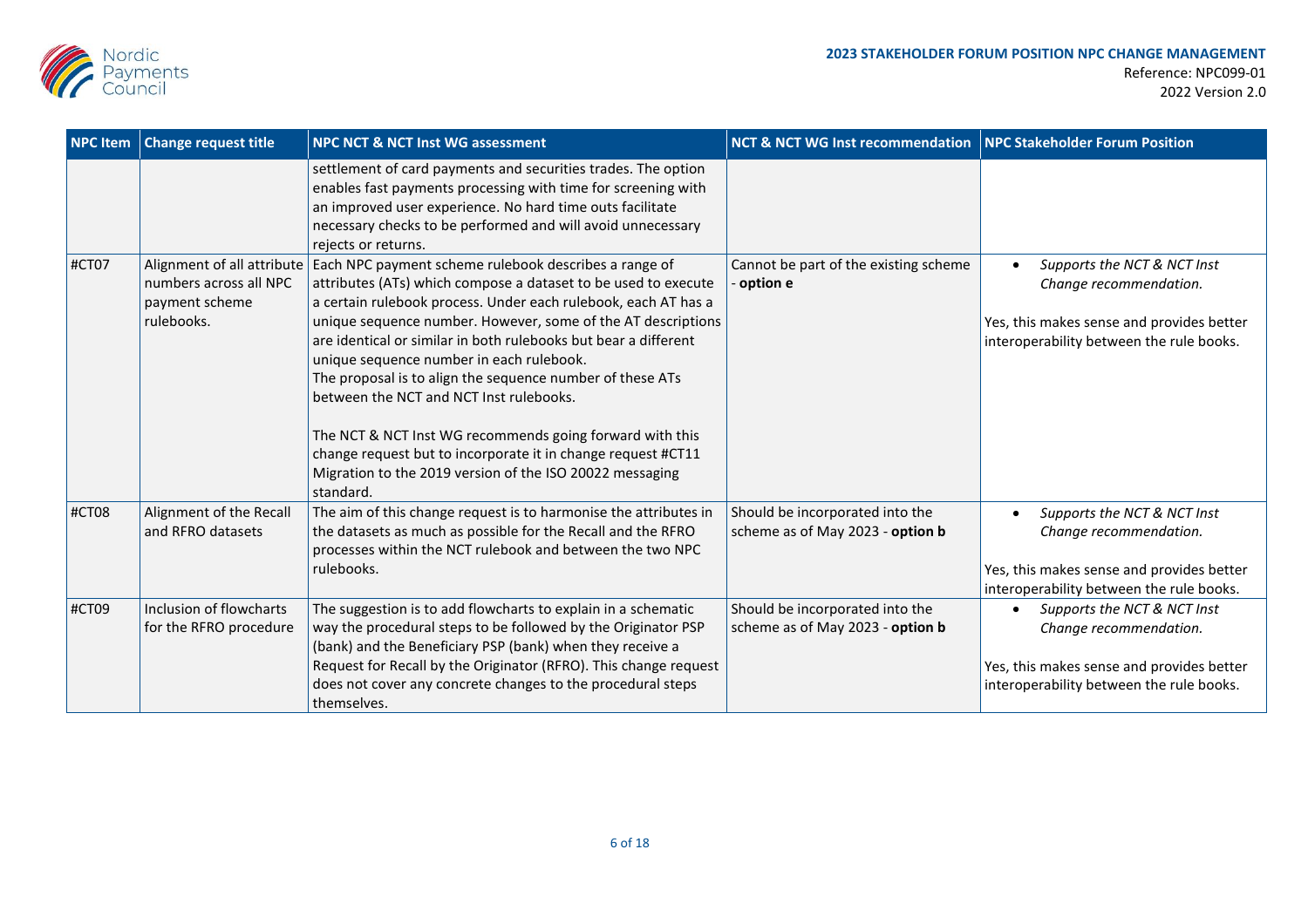

| <b>NPC Item</b> | <b>Change request title</b>                                                    | NPC NCT & NCT Inst WG assessment                                                                                                                                                                                                                                                                                                                                                                                                                                                                                                                                                                     | <b>NCT &amp; NCT WG Inst recommendation</b>                         | NPC Stakeholder Forum Position                                                                                                                                                                                                                  |
|-----------------|--------------------------------------------------------------------------------|------------------------------------------------------------------------------------------------------------------------------------------------------------------------------------------------------------------------------------------------------------------------------------------------------------------------------------------------------------------------------------------------------------------------------------------------------------------------------------------------------------------------------------------------------------------------------------------------------|---------------------------------------------------------------------|-------------------------------------------------------------------------------------------------------------------------------------------------------------------------------------------------------------------------------------------------|
| #CT10           | Linking an NCT<br>transaction with a<br>preceding Request-To-<br>Pay message   | The EPC has developed a Request-to-Pay (RTP) scheme rulebook Should be incorporated into the<br>for publication on the EPC website by November 2020 going in<br>effect in April 2021 for version 1.0. This RTP rulebook will consist<br>of a set of rules, practices and standards that makes it possible<br>for PSP and non-PSP entities to join, participate and operate in<br>the RTP scheme. The RTP scheme will be based on the ISO 20022<br>standard, separate from the EPC SEPA payment schemes,<br>covering a set of basic functions.                                                        | scheme as of May 2023 - option b                                    | Supports the NCT & NCT Inst<br>Change recommendation.<br>Yes, this makes sense and provides better<br>interoperability between the rule books.                                                                                                  |
|                 |                                                                                | The RTP scheme rulebook will be subject to a public consultation<br>for a 2.0 version that is expected to be published in November<br>2021. It is expected that EPC RTP rulebook will be currency<br>agnostic for version 2.0 and will then be able to be used by the<br>Nordics. It is therefore a need to introduce these changes and<br>alignments for NCT and NCT Inst rulebook too.                                                                                                                                                                                                             |                                                                     |                                                                                                                                                                                                                                                 |
| #CT11           | Migration to the 2019<br>version of the ISO 20022<br>messaging standard        | The NPC proposes to follow EPC and migrate the NCT and NCT<br>Inst schemes to the 2019 version of the ISO 20022 standard as it<br>is suitable to support new payment features and to align and<br>base all current rulebook messages on one and the same ISO<br>20022 version.<br>The ISO version migration will be a big-bang migration, i.e. no<br>transitional period will be foreseen. This means that both NCT<br>and NCT Inst payment schemes participants offering ISO 20022<br>message-based payment services to their customers, must then<br>support the 2019 version as of November 2023. | Should be incorporated into the<br>scheme as of May 2023 - option b | Supports the NCT & NCT Inst<br>Change recommendation.<br>To assure alignment between production<br>date governed by a valid rule set.                                                                                                           |
| #CT12           | Replacement of the term<br>Bank with PSP and<br>updated Customer<br>definition | The suggestion is to replace the term "Bank" with the term<br>"PSP" in NCT and NCT Inst rulebooks to formally reflect the<br>changes introduced by PSD2 to the categories of institutions<br>that can offer payment services, and the variety in PSP<br>categories that are eligible to adhere to the NPC payment<br>schemes.                                                                                                                                                                                                                                                                        | Should be incorporated into the<br>scheme as of May 2023 - option b | Supports the NCT & NCT Inst<br>Change recommendation.<br>It is noted that within the current<br>ecosystem, the word PSP (originally<br>Payment Service Provider) is ambiguous<br>relative to the traditional meaning and use<br>of the acronym. |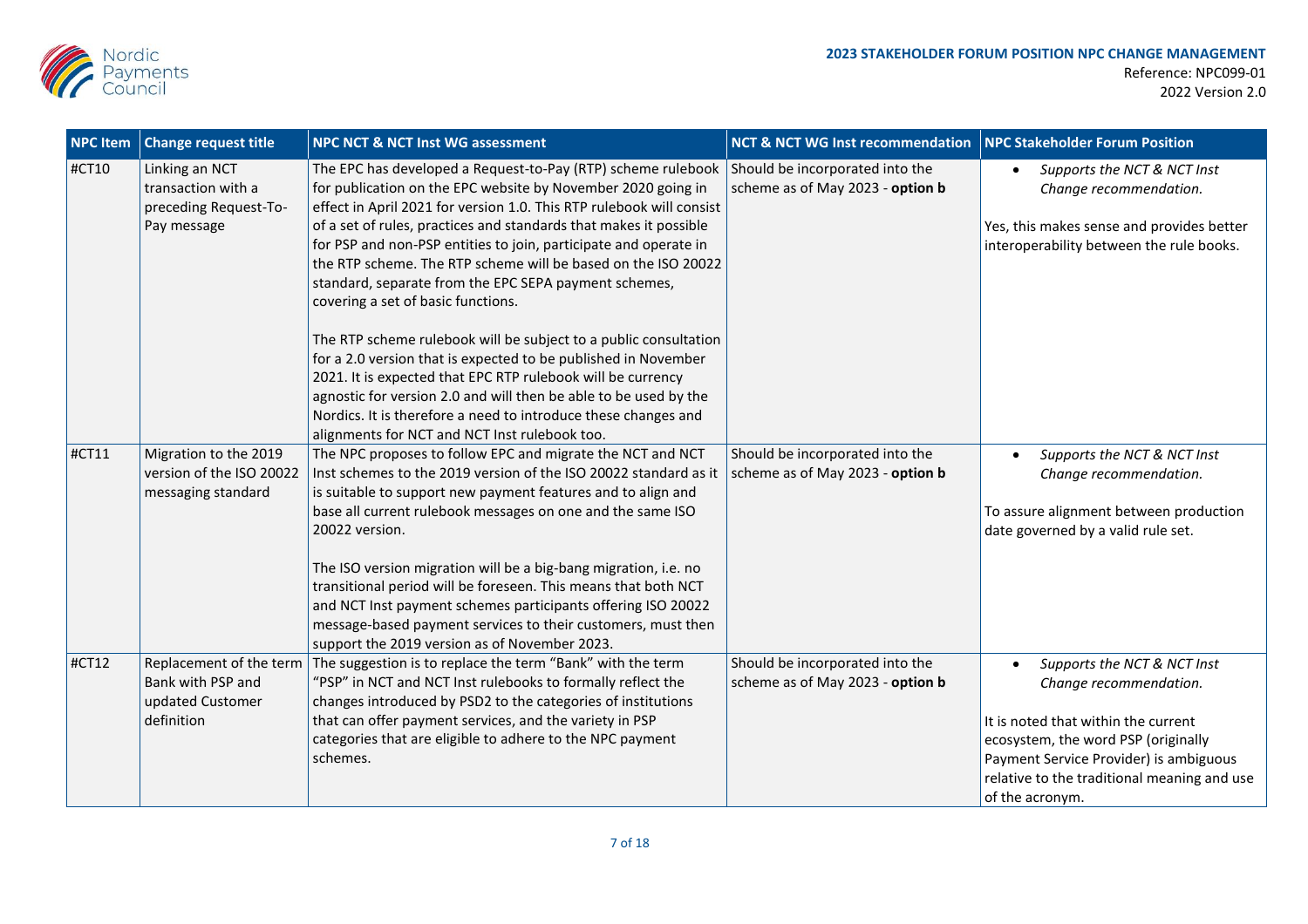

| <b>NPC Item</b> | <b>Change request title</b>                                                          | <b>NPC NCT &amp; NCT Inst WG assessment</b>                                                                                                                                                                                                                                                                                                                                                                                                              | <b>NCT &amp; NCT WG Inst recommendation</b>                         | NPC Stakeholder Forum Position                                                                                                                 |
|-----------------|--------------------------------------------------------------------------------------|----------------------------------------------------------------------------------------------------------------------------------------------------------------------------------------------------------------------------------------------------------------------------------------------------------------------------------------------------------------------------------------------------------------------------------------------------------|---------------------------------------------------------------------|------------------------------------------------------------------------------------------------------------------------------------------------|
| #CT13           | Usage of 'Fraud' reason<br>code up to 13 months<br>under the Recall<br>procedure     | The suggestion is that a Recall request can be done up to 13<br>months following the execution date of the initial NCT<br>transaction. The extension of this timeline for a Recall request<br>applies only for the reason code 'Fraud'; the current 10 banking<br>business days continue to apply for the reasons 'Technical<br>reason' and 'Duplicate'.                                                                                                 | Should be incorporated into the<br>scheme as of May 2023 - option b | Supports the NCT & NCT Inst<br>Change recommendation.<br>Yes, this makes sense and provides better<br>interoperability between the rule books. |
| #CT14           | Inclusion of extra<br>interbank rules in the<br>NCT Inquiry procedure                | The suggestion is to include clarifications and workflows for<br>inquiry process that are now described in the Clarification paper,<br>Clarification paper NPC Credit Transfer and NPC Instant Credit<br>Transfer scheme rulebooks, in the NCT scheme rulebook 2023<br>version.                                                                                                                                                                          | Should be incorporated into the<br>scheme as of May 2023 - option b | Supports the NCT & NCT Inst<br>Change recommendation.<br>Yes, this makes sense and provides better<br>interoperability between the rule books. |
| #CT15           | Integrate a process<br>diagram for Inquiries                                         | The contributor proposes that the NCT rulebook contains a<br>diagram about NCT inquiries documenting the flow of claim-<br>non-receipt and its associated followers (positive result of<br>investigation, negative result of investigation, request for status<br>update).<br>Such diagram should also document the same for claim for value<br>date correction but with an additional documentation of the<br>flow of an interest compensation payment. | Should be incorporated into the<br>scheme as of May 2023 - option b | Supports the NCT & NCT Inst<br>Change recommendation.<br>Yes, this makes sense.                                                                |
| #CT16           | Multiple Requests for a<br>status update in a single<br>message for a NCT<br>Inquiry | The contributor points out that in the inter-PSP (bank) space, it<br>could be useful to allow several Requests for Status Update in a<br>same message. This is currently possible for Recalls only.<br>The contributor proposes that the structure "Transaction<br>Information" also allows several transactions for Requests for<br>status update for the NCT Inquiry procedure, reducing<br>consequently the number of files.                          | Should be incorporated into the<br>scheme as of May 2023 - option b | Supports the NCT & NCT Inst<br>Change recommendation.<br>Strongly agree since this will reduce the<br>amount of inter-bank traffic.            |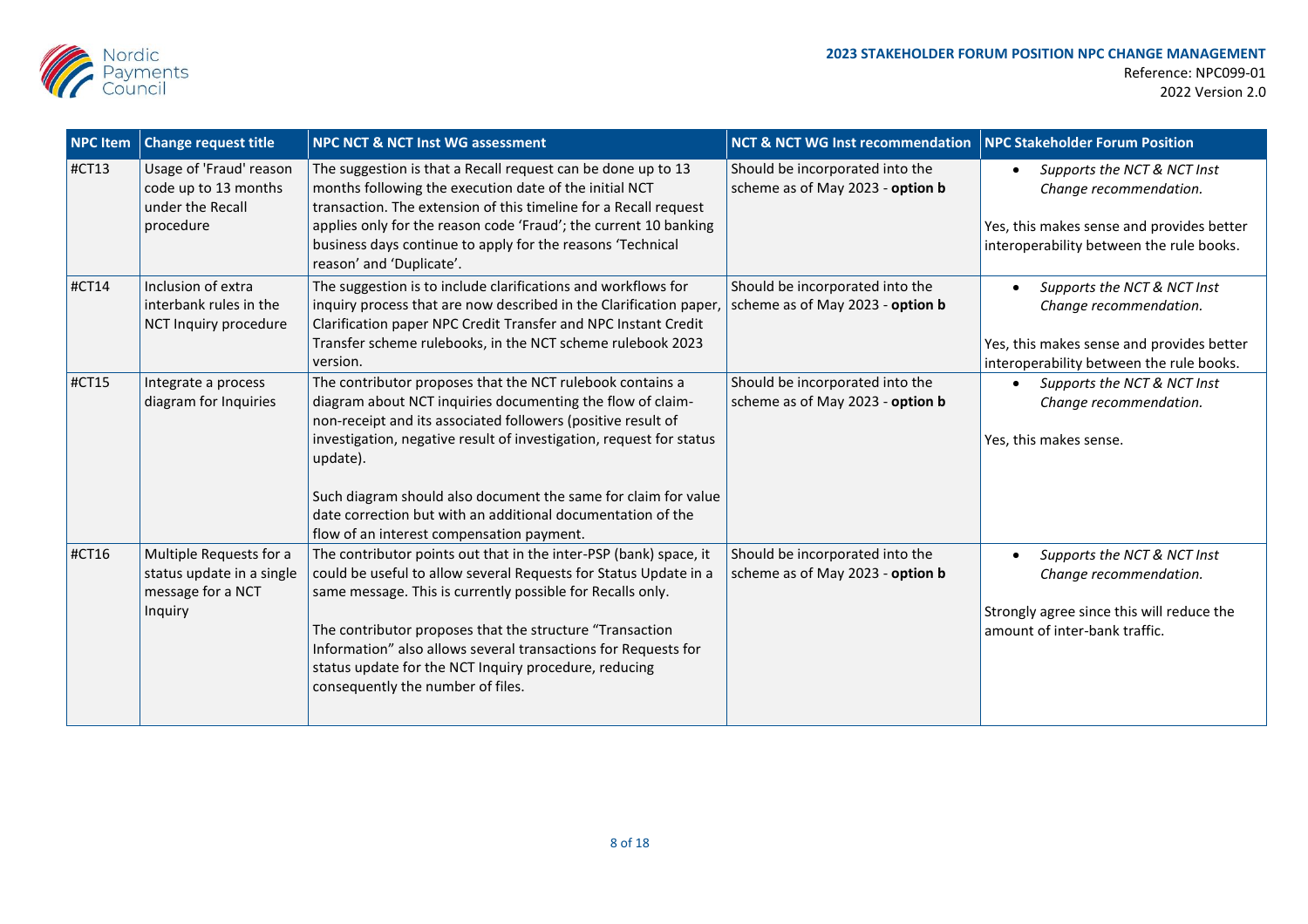

| <b>NPC Item</b> | <b>Change request title</b>                                                       | <b>NPC NCT &amp; NCT Inst WG assessment</b>                                                                                                                                                                                                                                                                                                                                                                                                                                                                                                                                                  | <b>NCT &amp; NCT WG Inst recommendation</b>                         | NPC Stakeholder Forum Position                                                                                                                                                                                                                                    |
|-----------------|-----------------------------------------------------------------------------------|----------------------------------------------------------------------------------------------------------------------------------------------------------------------------------------------------------------------------------------------------------------------------------------------------------------------------------------------------------------------------------------------------------------------------------------------------------------------------------------------------------------------------------------------------------------------------------------------|---------------------------------------------------------------------|-------------------------------------------------------------------------------------------------------------------------------------------------------------------------------------------------------------------------------------------------------------------|
| $ $ #CT17       | Multiple Requests for a<br>status update in a single<br>message for RFRO          | The contributor points out that in the inter-PSP (bank) space, it<br>could be useful to allow several Requests for status update in a<br>same message. This is currently possible for Recalls only.<br>The contributor proposes that the structure "Transaction<br>Information" also allows several transactions for Requests for<br>Status Update for the Request for Recall by the Originator<br>(RFRO) procedure, reducing consequently the number of files.                                                                                                                              | Should be incorporated into the<br>scheme as of May 2023 - option b | Supports the NCT & NCT Inst<br>Change recommendation.<br>Strongly agree since this will reduce the<br>amount of inter-bank traffic.                                                                                                                               |
| #CT18           | Payment of fees or<br>interest compensation<br>under the NCT Inquiry<br>procedure | The proposal is to introduce a new dataset that relies on the ISO<br>20022 message pacs.008 (FIToFICustomerCreditTransfer). It<br>allows the NCT scheme participants to settle NCT inquiry-related<br>fees and interest compensation amounts in a uniform way.<br>The proposed pacs.008 message will settle the NCT Inquiry fees<br>and/or interest compensation for a single NCT Inquiry case only.<br>This allows the concerned NCT scheme participants to do an<br>item-per-item reconciliation between a fee and/or interest<br>compensation payment and the concerned NCT Inquiry case. | Should be incorporated into the<br>scheme as of May 2023 - option b | Supports the NCT & NCT Inst<br>Change recommendation.<br>Fully agree. Allowing pacs.008 is<br>recommended to settle fees.                                                                                                                                         |
| #CT19           | Change of the term<br>'Customer'                                                  | The NCT Rulebook will align with the new suggested definition<br>for the SCT Rulebook. These are the main changes:<br>The term customer is changed to Payment Service User (PSU)<br>with an updated definition compared to the previous customer<br>definition<br>Definitions of Originator and Beneficiary is updated<br>$\bullet$<br>Payment Account definition is updated<br>$\bullet$<br>In section 5.7 and 5.8 two additional bullets are added<br>$\bullet$                                                                                                                            | Should be incorporated into the<br>scheme as of May 2023 - option b | Supports the NCT & NCT Inst<br>Change recommendation.<br>Strongly agree as it clarifies the definition<br>of sender and receiver of payments within<br>the scheme. Furthermore, this is also<br>aligned with EPC rulebook after extensive<br>market consultation. |
| #CT20           | Provision of structured<br>addresses of the<br>payment end user                   | The use of structured addresses in NPC payment transactions,<br>gives the potential to reduce errors in payment processing,<br>regulatory screening, and reconciliation, thereby increasing the<br>straight through-processing of NPC payment transactions.                                                                                                                                                                                                                                                                                                                                  | Should be incorporated into the<br>scheme as of May 2023 - option b | Supports the NCT & NCT Inst<br>Change recommendation.<br>Please note that this includes a grace<br>period between May 2023 and November<br>2025, when unstructured addresses are still<br>allowed in parallel with structured                                     |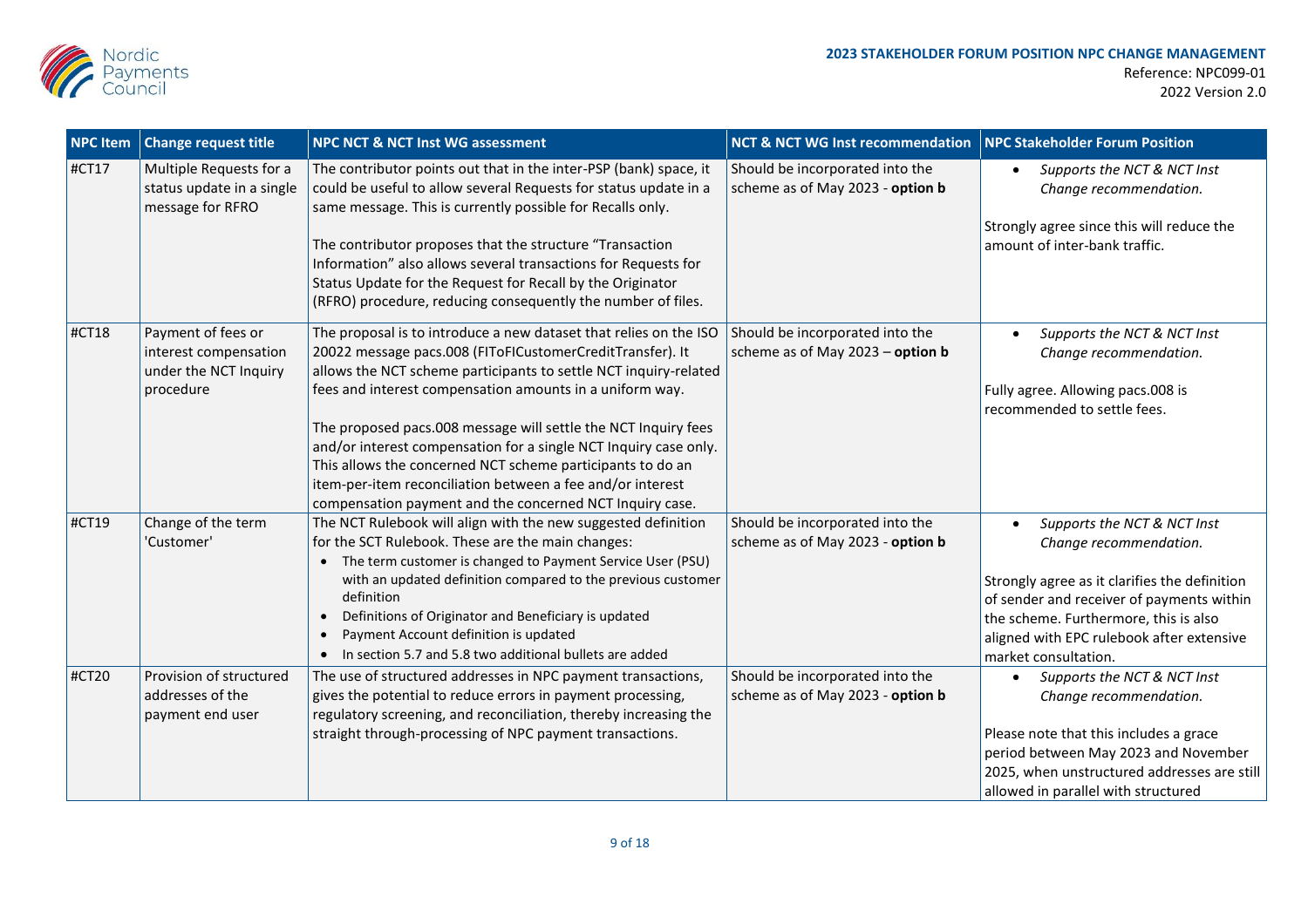

| <b>NPC Item</b> | <b>Change request title</b>                                | <b>NPC NCT &amp; NCT Inst WG assessment</b>                                                                                                                                                                                                                                                                                                                                                                                                                                                                                                                                                                                                                                                                                      | <b>NCT &amp; NCT WG Inst recommendation</b>                         | NPC Stakeholder Forum Position                                                                                                                 |
|-----------------|------------------------------------------------------------|----------------------------------------------------------------------------------------------------------------------------------------------------------------------------------------------------------------------------------------------------------------------------------------------------------------------------------------------------------------------------------------------------------------------------------------------------------------------------------------------------------------------------------------------------------------------------------------------------------------------------------------------------------------------------------------------------------------------------------|---------------------------------------------------------------------|------------------------------------------------------------------------------------------------------------------------------------------------|
|                 |                                                            |                                                                                                                                                                                                                                                                                                                                                                                                                                                                                                                                                                                                                                                                                                                                  |                                                                     | addresses. As of November 2025 structured<br>addresses will become mandated for all<br>transactions.                                           |
| #CT21           | Amendments to the NCT<br>Inquiry procedure and<br>datasets | In May 2021, the EPC published errata to the 2021 Version 1.0<br>SCT IGs (EPC080-21) and in June 2021 the version 1.7 of the<br>Clarification Paper on SEPA Credit Transfer and SEPA Instant<br>Credit Transfer scheme rulebooks (EPC131-17).<br>Both documents provide the SCT scheme participants with<br>(among others) further clarifications on the implementation of<br>the underlying pacs message for DS-11, on specific business<br>rules in the SCT rulebook and on usage rules in the<br>implementation guidelines (IGs).<br>DS-11 will be introduced in NCT Rulebook version 2023<br>according to CR #18, taking into consideration information from<br>both SCT Rulebook 2021 and Clarification paper (EPC 080-21). | Should be incorporated into the<br>scheme as of May 2023 - option b | Supports the NCT & NCT Inst<br>Change recommendation.<br>Yes, this makes sense and provides better<br>interoperability between the rule books. |
| #CT22           | Clarification on charges                                   | The suggestion is to make a few changes to the rulebook for<br>transparency and clarification purposes (in relation to intra-EEA<br>countries and PSP's located in non-EEA SEPA countries)                                                                                                                                                                                                                                                                                                                                                                                                                                                                                                                                       | Should be incorporated into the<br>scheme as of May 2023 - option b | Supports the NCT & NCT Inst<br>Change recommendation.<br>Yes, this makes sense and provides better<br>interoperability between the rule books. |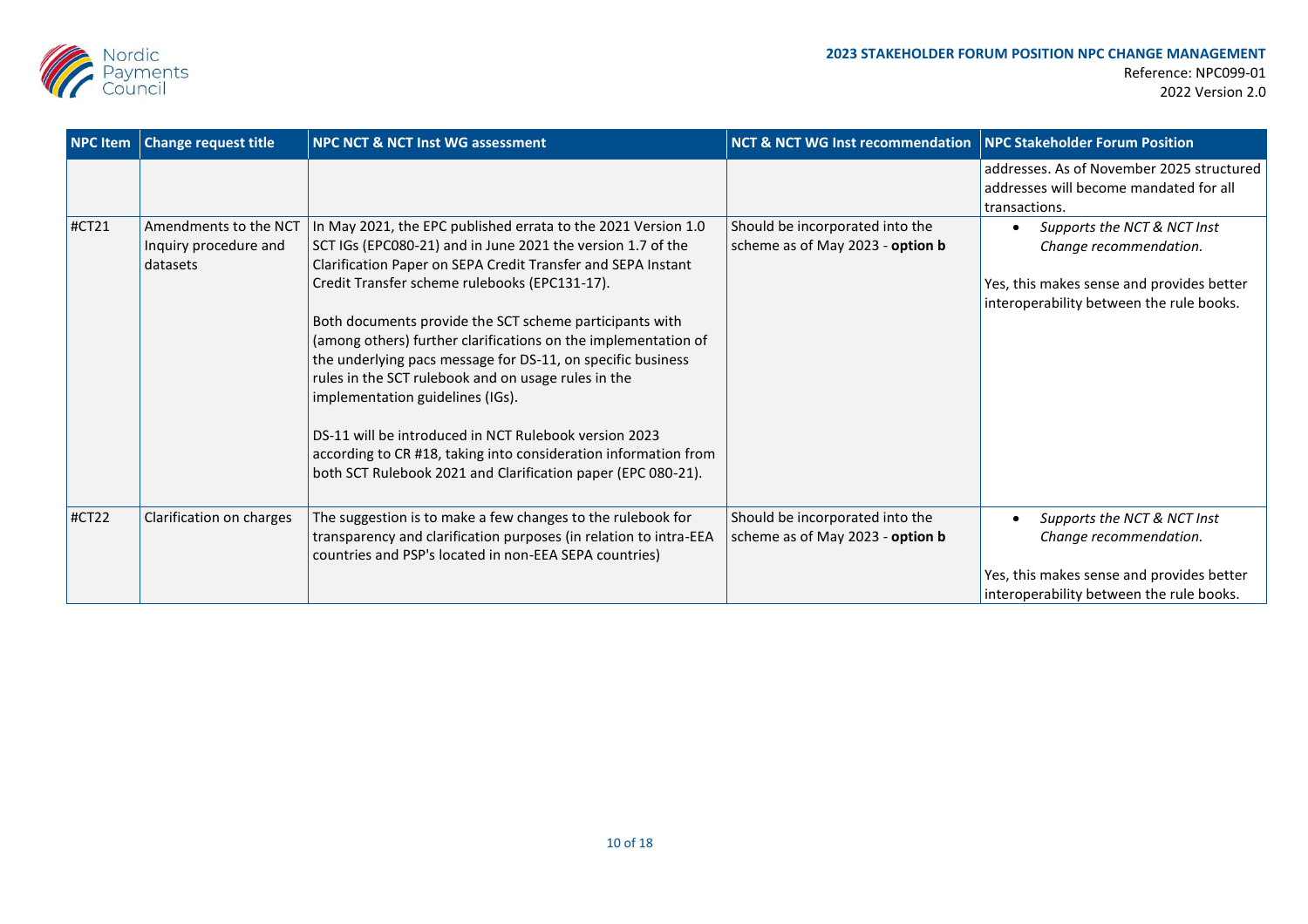

| <b>NPC Item</b> | <b>Change request title</b>                               | <b>NPC NCT &amp; NCT Inst WG assessment</b>                                                                                                                                                                                                                                                                                                                                                                                                                                                                                                                                                                                                                                                                                                                                                                                                                        | <b>NCT &amp; NCT WG Inst recommendation   NPC Stakeholder Forum Position</b> |                                                                                                                                                                                                                                                                                                                                                                                                                                                                                                       |
|-----------------|-----------------------------------------------------------|--------------------------------------------------------------------------------------------------------------------------------------------------------------------------------------------------------------------------------------------------------------------------------------------------------------------------------------------------------------------------------------------------------------------------------------------------------------------------------------------------------------------------------------------------------------------------------------------------------------------------------------------------------------------------------------------------------------------------------------------------------------------------------------------------------------------------------------------------------------------|------------------------------------------------------------------------------|-------------------------------------------------------------------------------------------------------------------------------------------------------------------------------------------------------------------------------------------------------------------------------------------------------------------------------------------------------------------------------------------------------------------------------------------------------------------------------------------------------|
| HCT23           | Inclusion of Alias and<br>Proxy as optional<br>attributes | The contributor suggests including an Alias and a Proxy as<br>optional attributes in the SCT scheme.<br>The Alias and Proxy do not replace the IBAN but are an addition<br>to the IBAN, at least for the inter-PSP payment dataset.<br>An Alias or Proxy can be used on the Originator side when the<br>Originator uses an Alias or Proxy in relation to the Originator's<br>account in the payment initiation, and on the Beneficiary's side<br>using an Alias or Proxy to identify the Beneficiary's account<br>instead of using an IBAN.<br>Since Alias and Proxy already exists in NCT Rulebook this<br>suggestion does not imply any changes in the NCT Rulebook.<br>Details on how this change request will be implemented will be<br>outlined with CR #CT11 Migration to ISO2019 version, since the<br>2019 version of ISO includes new elements for Proxy. | Should be incorporated into the<br>scheme as of May $2023 -$ option b        | Supports the NCT & NCT Inst<br>Change recommendation.<br>The Alias and Proxy do not replace the IBAN<br>but are an addition to the IBAN, at least for<br>the inter-PSP payment dataset.<br>An Alias or Proxy can be used on the<br>Originator side when the Originator uses an<br>Alias or Proxy in relation to the Originator's<br>account in the payment initiation, and on<br>the Beneficiary's side using an Alias or<br>Proxy to identify the Beneficiary's account<br>instead of using an IBAN. |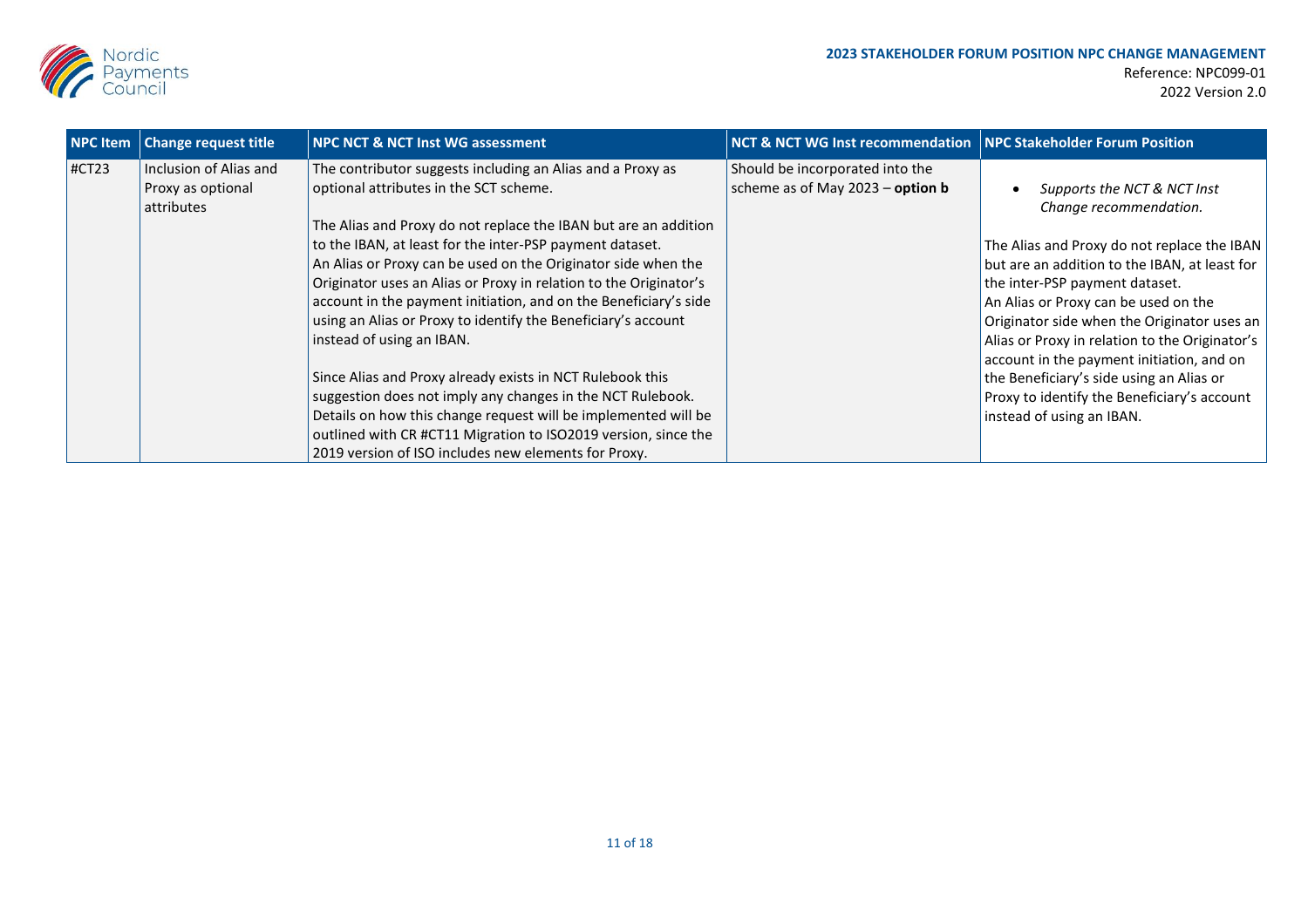

## **4 The Stakeholder Forum position on the 2023 NCT & NCT Inst WG Change Proposals for the NCT Inst Rulebook**

| <b>NPC Item</b> | <b>Change request title</b>                                                                    | <b>NPC NCT &amp; NCT Inst WG assessment</b>                                                                                                                                                                                                                                                                                                                                                                                                                                                                                                                                                                                                                                                                                                                                                                                                                                                                                                                                                                                                                  | <b>NCT &amp; NCT WG Inst recommendation</b>         | NPC Stakeholder Forum Position                                                                                                                                                                                                                                                                                                                                                                                                       |
|-----------------|------------------------------------------------------------------------------------------------|--------------------------------------------------------------------------------------------------------------------------------------------------------------------------------------------------------------------------------------------------------------------------------------------------------------------------------------------------------------------------------------------------------------------------------------------------------------------------------------------------------------------------------------------------------------------------------------------------------------------------------------------------------------------------------------------------------------------------------------------------------------------------------------------------------------------------------------------------------------------------------------------------------------------------------------------------------------------------------------------------------------------------------------------------------------|-----------------------------------------------------|--------------------------------------------------------------------------------------------------------------------------------------------------------------------------------------------------------------------------------------------------------------------------------------------------------------------------------------------------------------------------------------------------------------------------------------|
| #INST01         | Mandatory C2B<br>Implementation<br>Guidelines                                                  | The suggestion is to change the NPC Customer-to-PSP (bank)<br>(C2B) implementation guidelines for NCT and NCT Inst from<br>being recommended to be mandatory.<br>This will only be valid for PSPs (bank)s offering ISO 20022<br>format version 2019 or newer file services to their customers.<br>This means that all participants offering ISO 20022 (pain.001)<br>version 2019 or newer must follow NPC payment schemes<br>(rules and IGs) for file exchange between customer and PSP<br>(bank).<br>There should not be a requirement for all participants PSPs<br>(banks) to offer ISO 20022 messages from their customers.                                                                                                                                                                                                                                                                                                                                                                                                                               | Cannot be part of the existing scheme<br>- option e | Supports the NCT & NCT Inst Change<br>$\bullet$<br>recommendation.<br>As stated by the participants: This CR touches<br>the space between Originator and Originator<br>PSP, which is subject to bilateral agreements<br>between the two parties that should not be<br>governed by the Scheme.                                                                                                                                        |
| #INST02         | Frozen/reserved funds<br>on Beneficiary's account<br>in case of Recall request<br>due to Fraud | The NCT & NCT Inst WG has considered this CR as two different<br>parts.<br>The first part of the CR is the request for funds from the<br>original pacs.008, which should be frozen/reserved<br>automatically on the Beneficiary's account when the Request<br>for Recall is received by the Beneficiary PSP (bank). There is no<br>legal ground within the Nordic countries to allow this.<br>Therefore this part of the CR cannot be included in the scheme.<br>The second part of the CR is the possibility to make a partial<br>accept, allowing whatever is lowest of balance of the account<br>or amount transferred at creditors account. The NCT & NCT<br>Inst WG's reasoning is that a positive response to a request for<br>recall should always return the full amount of the original<br>transaction. Hence this cannot be a part of the existing scheme.<br>A negative response to a request for recall could however<br>result in a transfer back of a partial amount as a new<br>transaction after bilateral agreements. The NCT & NCT Inst WG | Cannot be part of the existing scheme<br>option e   | Supports the NCT & NCT Inst Change<br>recommendation.<br>INST02 is an interesting request since that has<br>the potential strength to stop a transaction in<br>the same way as a Swift Stop&Recall via Swift<br>tracker. Nevertheless, if there are legal grounds<br>for not allowing a pause in the transaction -<br>then it falls short.<br>Allowing partial accepter and lowest balance is<br>not very precise in the definition. |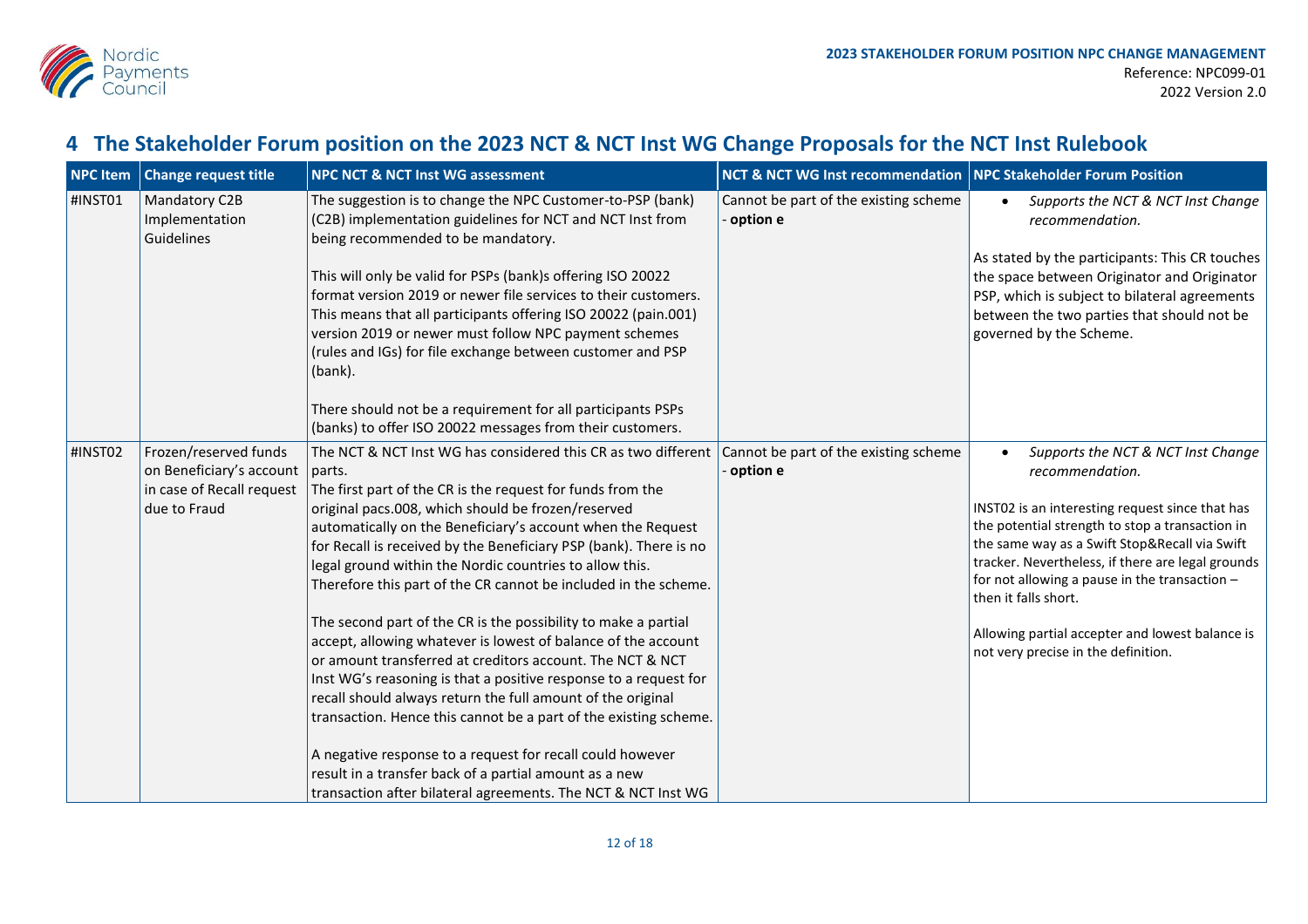

| <b>NPC Item</b> | <b>Change request title</b>    | <b>NPC NCT &amp; NCT Inst WG assessment</b>                                                                                                                                                                                                                                                                                                                                                                                                                                                                                                                                                                                                                                                                                                                     | NCT & NCT WG Inst recommendation   NPC Stakeholder Forum Position           |                                                                                                                                                                                                                                                                                                                                                                                                                                                                                                                                                                                                              |
|-----------------|--------------------------------|-----------------------------------------------------------------------------------------------------------------------------------------------------------------------------------------------------------------------------------------------------------------------------------------------------------------------------------------------------------------------------------------------------------------------------------------------------------------------------------------------------------------------------------------------------------------------------------------------------------------------------------------------------------------------------------------------------------------------------------------------------------------|-----------------------------------------------------------------------------|--------------------------------------------------------------------------------------------------------------------------------------------------------------------------------------------------------------------------------------------------------------------------------------------------------------------------------------------------------------------------------------------------------------------------------------------------------------------------------------------------------------------------------------------------------------------------------------------------------------|
|                 |                                | recommends that this process of partial amount being return,<br>should be further detailed in a clarification paper.                                                                                                                                                                                                                                                                                                                                                                                                                                                                                                                                                                                                                                            |                                                                             |                                                                                                                                                                                                                                                                                                                                                                                                                                                                                                                                                                                                              |
| #INST03         | <b>Usage of Nordic letters</b> | The suggestion is to make a change in NCT Inst Scheme in fields<br>"GrpHd/MsgId", "PmtId/TxId" and "PmtId/InstrId" to only<br>support UTF-8 characters in the same way such SCT Inst<br>scheme, i.e. no Nordic letters.<br>After some investigation NCT & NCT Inst WG concluded that<br>the recommendation concerning this change request is for<br>both NCT and NCT Inst rulebooks.<br>All elements related to references, identifications and<br>identifiers should only contains UTF-8 characters (Latin<br>characters). Scandinavian characters should only be allowed for<br>name, address and remittance information.                                                                                                                                     | Should be incorporated into the<br>scheme as of November 2023 - option<br>b | Supports the NCT & NCT Inst Change<br>$\bullet$<br>recommendation.<br>The fields "GrpHd/MsgId", "PmtId/TxId" and<br>"PmtId/InstrId are unique identifiers that are<br>not dependent on å,ä and ö.                                                                                                                                                                                                                                                                                                                                                                                                            |
| #INST05         | Usage of hyperlink             | The suggestion is to allow a hyperlink or external sources to be<br>referenced in a NCT and NCT Inst Credit Transfer.<br>EPC decided to not include this CR in SCT and SCT Inst<br>rulebooks 2023 version. They did however agree on a plan to<br>investigate this further. EPC SEMWG will request formal<br>assessments from the Legal Support Group (LSG), the SEM<br>Standards Task Force (SEMSTF), and the Payment Security<br>Support Group (PSSG) on the legal, standards and technical<br>feasibility of supporting hyperlinks in SCT/SCT Inst transactions.<br>NCT & NCT Inst WG recommendation is to follow EPCs<br>recommendation and not include this change request in NCT or<br>NCT Inst scheme 2023 version but will closely follow EPCs<br>work. | Cannot be part of the existing scheme<br>option e                           | Supports the NCT & NCT Inst Change<br>$\bullet$<br>recommendation.<br>It is concerned about legal, liability and security<br>issues and the costs associated to it. Since the<br>payment message would only carry the<br>information about the location at which further<br>information related to the payment is stored,<br>the content and form of this extra information<br>is beyond any checking procedures of the<br>involved scheme participants.<br>Therefore, scheme participants should not be<br>held responsible for any compliance or liability<br>sensitive contents stored in such locations. |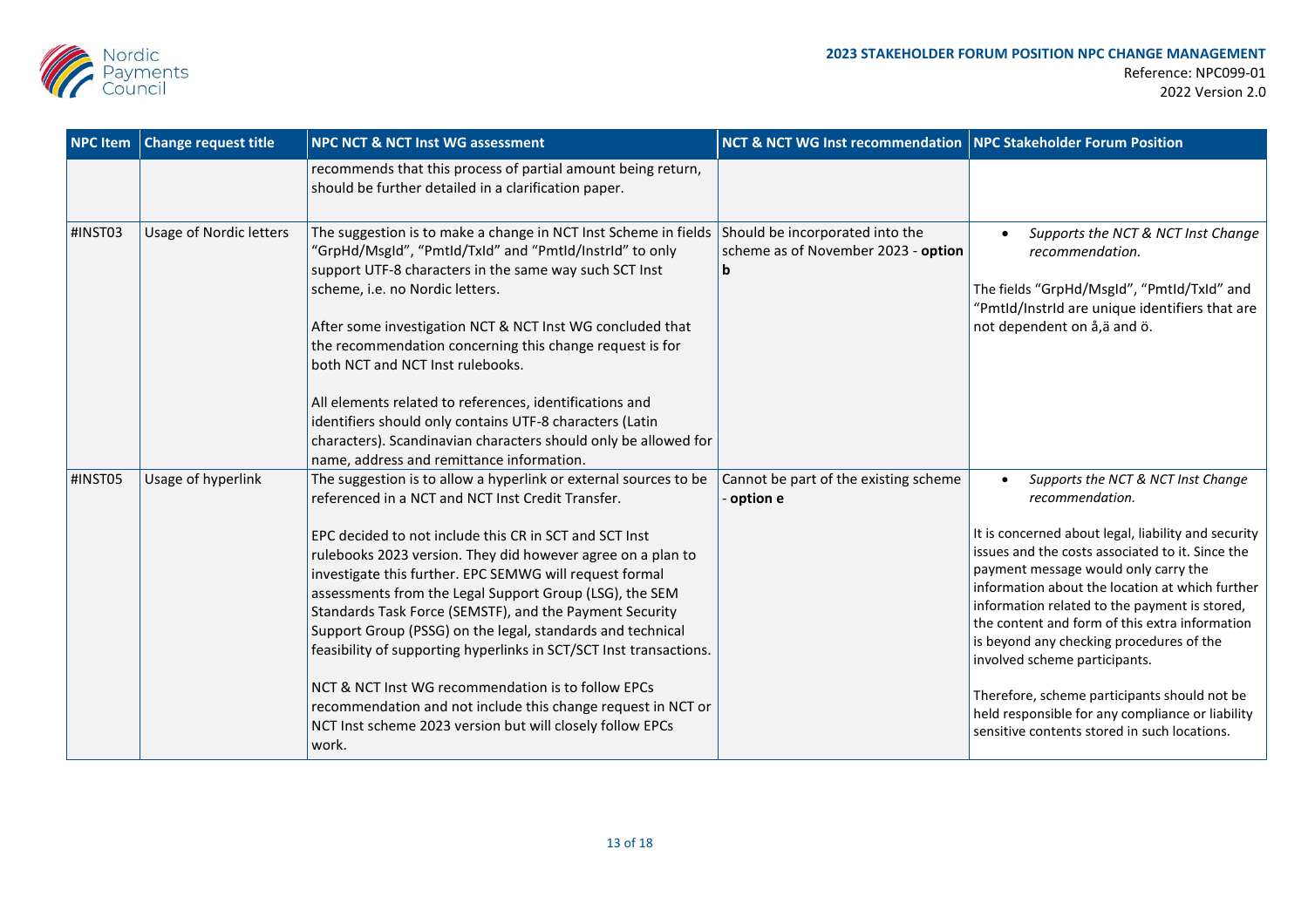

| <b>NPC Item</b> | <b>Change request title</b>                                                | <b>NPC NCT &amp; NCT Inst WG assessment</b>                                                                                                                                                                                                                                                                                                   | <b>NCT &amp; NCT WG Inst recommendation   NPC Stakeholder Forum Position</b> |                                                                                                                                                     |
|-----------------|----------------------------------------------------------------------------|-----------------------------------------------------------------------------------------------------------------------------------------------------------------------------------------------------------------------------------------------------------------------------------------------------------------------------------------------|------------------------------------------------------------------------------|-----------------------------------------------------------------------------------------------------------------------------------------------------|
| #INST07         | Alignment of all<br>attribute numbers<br>across all NPC payment<br>schemes | Each NPC payment scheme rulebook describes a range of<br>attributes (ATs) which compose a dataset to be used to execute<br>a certain rulebook process. Under each rulebook, each AT has a<br>unique sequence number. However, some of the AT                                                                                                  | Cannot be part of the existing scheme<br>- option e                          | Supports the NCT & NCT Inst Change<br>٠<br>recommendation.<br>Yes, this makes sense and provides better<br>interoperability between the rule books. |
|                 |                                                                            | descriptions are identical or similar in both rulebooks but bear<br>a different unique sequence number in each rulebook.<br>The proposal is to align the sequence number of these ATs<br>between the NCT and NCT Inst rulebooks.                                                                                                              |                                                                              |                                                                                                                                                     |
|                 |                                                                            | The NCT & NCT Inst WG recommends going forward with this<br>change request but to incorporate it in change request #CT11<br>Migration to the 2019 version of the ISO 20022 messaging<br>standard.                                                                                                                                             |                                                                              |                                                                                                                                                     |
| #INST08         | Alignment of the Recall<br>and RFRO datasets                               | The aim of this change request is to harmonise the attributes in<br>the datasets as much as possible for the Recall and the RFRO<br>processes within the NCT rulebook and between the two NPC<br>rulebooks.                                                                                                                                   | Should be incorporated into the<br>scheme as of November 2023 - option       | Supports the NCT & NCT Inst Change<br>recommendation.<br>Yes, this makes sense and provides better<br>interoperability between the rule books.      |
| #INST09         | Inclusion of flowcharts<br>for the RFRO procedure                          | The suggestion is to add flowcharts to explain in a schematic<br>way the procedural steps to be followed by the Originator PSP<br>(bank) and the Beneficiary PSP (bank) when they receive a<br>Request for Recall by the Originator (RFRO). This change<br>request does not cover any concrete changes to the procedural<br>steps themselves. | Should be incorporated into the<br>scheme as of November 2023 - option<br>b  | Supports the NCT & NCT Inst Change<br>recommendation.<br>Yes, this makes sense and provides better<br>interoperability between the rule books.      |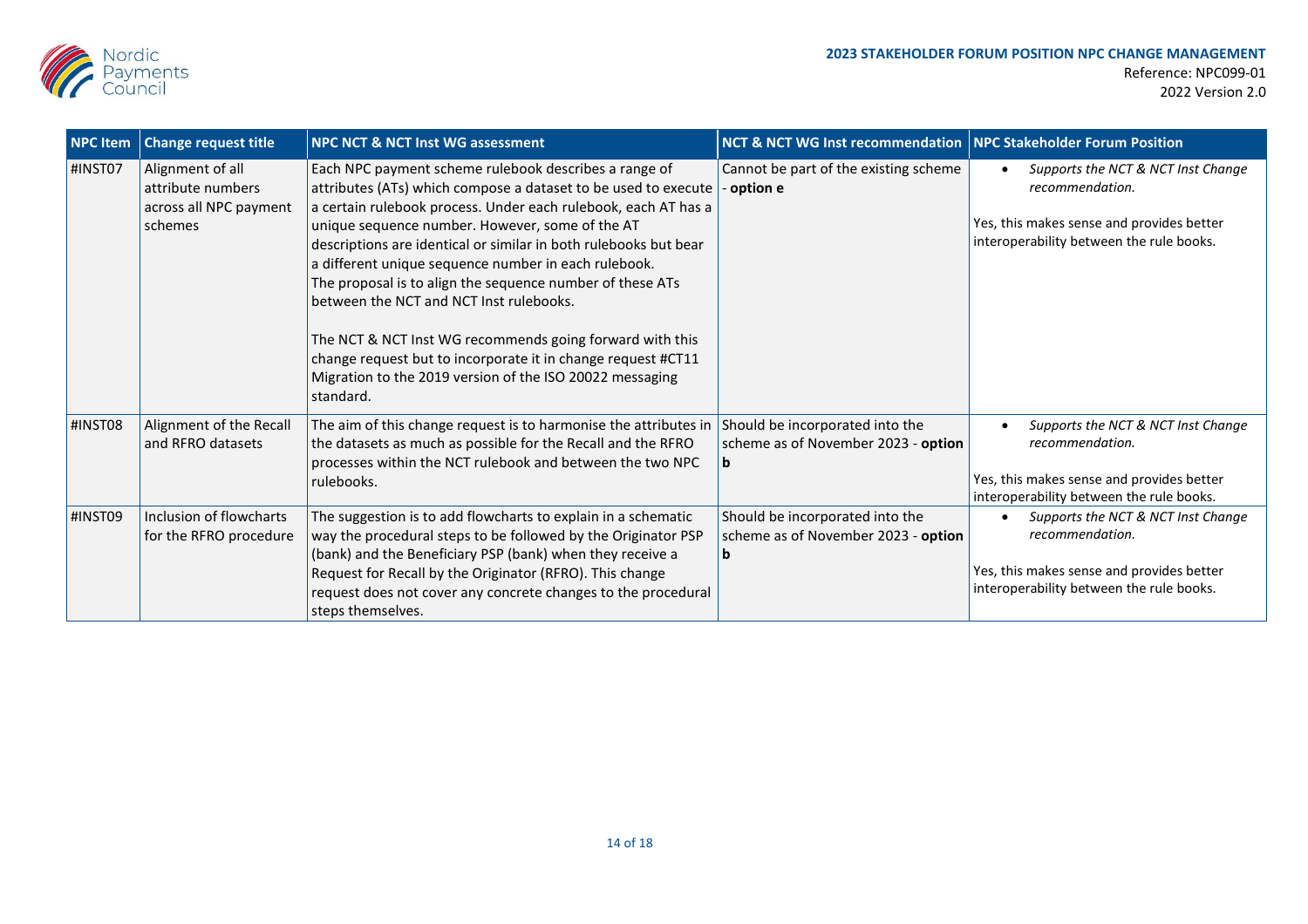

| <b>NPC Item</b> | <b>Change request title</b>                                                    | <b>NPC NCT &amp; NCT Inst WG assessment</b>                                                                                                                                                                                                                                                                                                                                                                                                                                                                                                                                                                                                                                                                                                                                                                                                                                                               | <b>NCT &amp; NCT WG Inst recommendation</b>                                   | <b>NPC Stakeholder Forum Position</b>                                                                                                                                                                                                                    |
|-----------------|--------------------------------------------------------------------------------|-----------------------------------------------------------------------------------------------------------------------------------------------------------------------------------------------------------------------------------------------------------------------------------------------------------------------------------------------------------------------------------------------------------------------------------------------------------------------------------------------------------------------------------------------------------------------------------------------------------------------------------------------------------------------------------------------------------------------------------------------------------------------------------------------------------------------------------------------------------------------------------------------------------|-------------------------------------------------------------------------------|----------------------------------------------------------------------------------------------------------------------------------------------------------------------------------------------------------------------------------------------------------|
| #INST10         | Linking an NCT<br>transaction with a<br>preceding Request-To-<br>Pay message   | The EPC has developed a Request-to-Pay (RTP) scheme<br>rulebook for publication on the EPC website by November 2020<br>going in effect in April 2021 for version 1.0. This RTP rulebook<br>will consist of a set of rules, practices and standards that makes<br>it possible for PSP and non-PSP entities to join, participate and<br>operate in the RTP scheme. The RTP scheme will be based on<br>the ISO 20022 standard, separate from the EPC SEPA payment<br>schemes, covering a set of basic functions.<br>The RTP scheme rulebook will be subject to a public<br>consultation for a 2.0 version that is expected to be published<br>in November 2021. It is expected that EPC RTP rulebook will be<br>currency agnostic for version 2.0 and will then be able to be<br>used by the Nordics. It is therefore a need to introduce these<br>changes and alignments for NCT and NCT Inst rulebook too. | Should be incorporated into the<br>scheme as of November 2023 - option<br>l b | Supports the NCT & NCT Inst Change<br>$\bullet$<br>recommendation.<br>Yes, this makes sense and provides better<br>interoperability between the rule books.                                                                                              |
| #INST11         | Migration to the 2019<br>version of the ISO 20022<br>messaging standard        | The NPC proposes to follow EPC and migrate the NCT and NCT<br>Inst schemes to the 2019 version of the ISO 20022 standard as<br>it is suitable to support new payment features and to align and<br>base all current rulebook messages on one and the same ISO<br>20022 version.<br>The ISO version migration will be a big-bang migration, i.e. no<br>transitional period will be foreseen. This means that both NCT<br>and NCT Inst payment schemes participants offering ISO 20022<br>message-based payment services to their customers, must<br>then support the 2019 version as of November 2022.                                                                                                                                                                                                                                                                                                      | Should be incorporated into the<br>scheme as of November 2023 - option<br>b   | Supports the NCT & NCT Inst Change<br>recommendation.<br>To assure alignment between production date<br>governed by a valid rule set.                                                                                                                    |
| #INST12         | Replacement of the<br>term Bank with PSP and<br>updated Customer<br>definition | The suggestion is to replace the term "Bank" with the term<br>"PSP" in NCT and NCT Inst rulebooks to formally reflect the<br>changes introduced by PSD2 to the categories of institutions<br>that can offer payment services, and the variety in PSP<br>categories that are eligible to adhere to the NPC payment<br>schemes.                                                                                                                                                                                                                                                                                                                                                                                                                                                                                                                                                                             | Should be incorporated into the<br>scheme as of November 2023 - option<br>b   | Supports the NCT & NCT Inst Change<br>$\bullet$<br>recommendation.<br>It is noted that within the current ecosystem,<br>the word PSP (originally Payment Service<br>Provider) is ambiguous relative to the<br>traditional meaning and use of the acronym |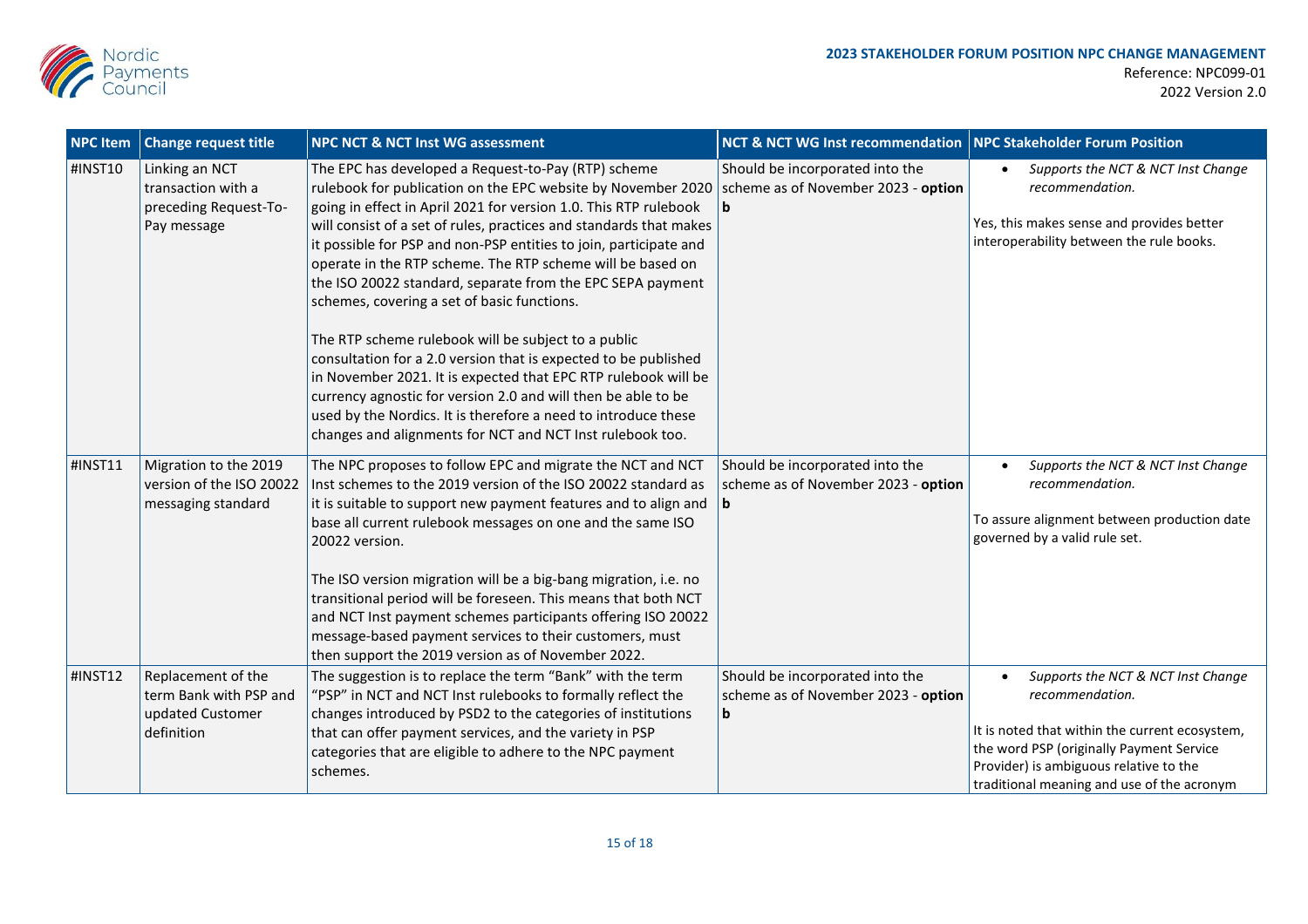

| <b>NPC Item</b> | <b>Change request title</b>                                                          | <b>NPC NCT &amp; NCT Inst WG assessment</b>                                                                                                                                                                                                                                                                                                                                                                                                                                                                                                                                                                                                                                                                                                                                                                                       | <b>NCT &amp; NCT WG Inst recommendation   NPC Stakeholder Forum Position</b> |                                                                                                                                                                                                                                                              |
|-----------------|--------------------------------------------------------------------------------------|-----------------------------------------------------------------------------------------------------------------------------------------------------------------------------------------------------------------------------------------------------------------------------------------------------------------------------------------------------------------------------------------------------------------------------------------------------------------------------------------------------------------------------------------------------------------------------------------------------------------------------------------------------------------------------------------------------------------------------------------------------------------------------------------------------------------------------------|------------------------------------------------------------------------------|--------------------------------------------------------------------------------------------------------------------------------------------------------------------------------------------------------------------------------------------------------------|
| #INST13         | Use of 'Fraud' reason<br>code up to 13 months<br>under the Recall<br>procedure       | The suggestion is that a Recall request can be done up to 13<br>months following the execution date of the initial NCT<br>transaction. The extension of this timeline for a Recall request<br>applies only for the reason code 'Fraud'; the current 10 banking<br>business days continue to apply for the reasons 'Technical<br>reason' and 'Duplicate'.                                                                                                                                                                                                                                                                                                                                                                                                                                                                          | Should be incorporated into the<br>scheme as of November 2023 - option<br>b  | Supports the NCT & NCT Inst Change<br>recommendation.<br>Yes, this makes sense and provides better<br>interoperability between the rule books.                                                                                                               |
| #INST14         | Possibility to provide a<br>future execution date<br>and time                        | The dataset DS-01 'Customer-to-PSP (bank) Credit Transfer<br>Information' of the NCT Inst rulebook gives the Originator the<br>possibility to submit an NCT Inst instruction through a pain.001<br>message with a future execution date.<br>The attribute AT-07 'The Requested Execution Date of the SCT<br>Inst Instruction' supports this feature in DS-01. However, the<br>Originator may wish that the Originator PSP (bank) executes its<br>NCT Inst instruction not only at a well-defined future date but<br>also at a precise time (hh:mm:ss.sss) during that day. This may<br>be suitable for various reasons.<br>This scenario will be possible with the 2019 ISO 20022 version<br>of pain.001 that will be introduced for NCT Inst scheme 2023<br>version. 2019 ISO 20022 version will be implemented in CR<br>#INST11 | Should be incorporated into the<br>scheme as of November 2023 - option<br>b  | Supports the NCT & NCT Inst Change<br>recommendation.<br>Agree as it clarifies the definition of date<br>management for Request to Pay within the<br>scheme. Furthermore, this is also aligned<br>with EPC rule book after extensive market<br>consultation. |
| #INST15         | Introduction of a credit<br>notification message for<br>the Beneficiary,<br>camt.054 | The suggestion is to introduce a positive credit notification<br>message based on the ISO 20022 standard for a successfully<br>executed NCT Inst transaction. This will be relevant for the Inst<br>rulebook and in a to-be created 'PSP (bank)-to-Customer'<br>chapter in the existing NCT Inst scheme Customer-to-PSP<br>(bank) implementation guidelines (C2B IGs). For such<br>notification the camt.054 will be used.<br>The implementation of this positive credit notification message<br>will be recommended only. NCT Inst beneficiaries and their<br>beneficiary PSP (bank) will be free to agree on the use of<br>camt.054 or not.                                                                                                                                                                                     | Should be incorporated into the<br>scheme as of November 2023 - option<br>b  | Supports the NCT & NCT Inst Change<br>$\bullet$<br>recommendation.<br>Agree since this provides a structured<br>opportunity to acknowledge and notify<br>originator of the funds received at<br>beneficiary.                                                 |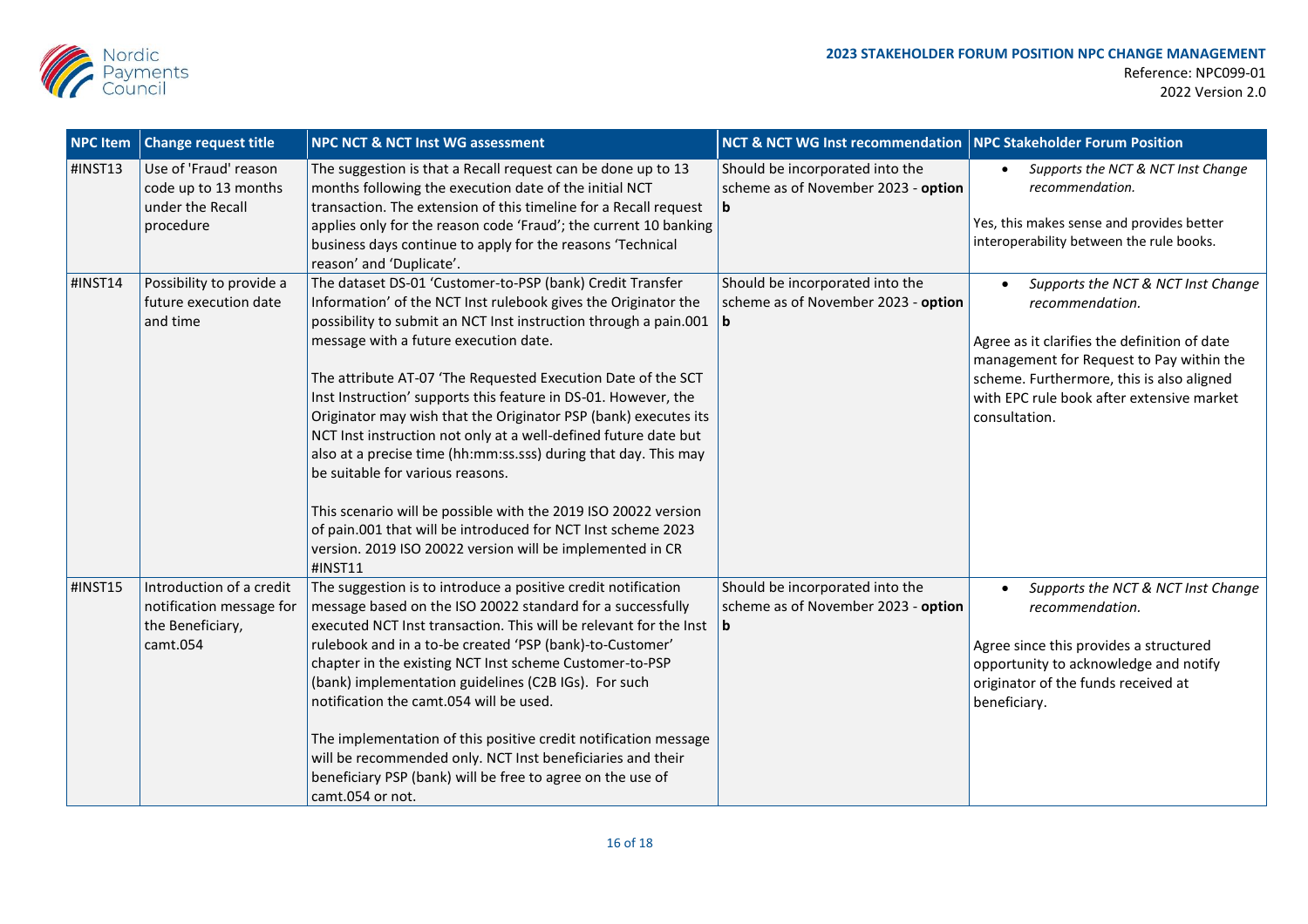

| <b>NPC Item</b> | <b>Change request title</b>                                     | <b>NPC NCT &amp; NCT Inst WG assessment</b>                                                                                                                                                                                                            | NCT & NCT WG Inst recommendation   NPC Stakeholder Forum Position      |                                                                                                                                                                                                                                                                           |
|-----------------|-----------------------------------------------------------------|--------------------------------------------------------------------------------------------------------------------------------------------------------------------------------------------------------------------------------------------------------|------------------------------------------------------------------------|---------------------------------------------------------------------------------------------------------------------------------------------------------------------------------------------------------------------------------------------------------------------------|
| #INST19         | Change of the term<br>'Customer'                                | The NCT Inst Rulebook will align with the new suggested<br>definition for the SCT Inst Rulebook. These are the main<br>changes:<br>• The term customer is changed to Payment Service User (PSU)<br>with an updated definition compared to the previous | Should be incorporated into the<br>scheme as of November 2023 - option | Supports the NCT & NCT Inst Change<br>recommendation.<br>Strongly agree as it clarifies the definition of<br>sender and receiver of payments within the                                                                                                                   |
|                 |                                                                 | customer definition<br>Definitions of Originator and Beneficiary is updated<br>Payment Account definition is updated<br>In section 5.7 and 5.8 two additional bullets are added                                                                        |                                                                        | scheme. Furthermore, this is also aligned with<br>EPC rulebook after extensive market<br>consultation.                                                                                                                                                                    |
| #INST20         | Provision of structured<br>addresses of the<br>payment end user | The use of structured addresses in NPC payment transactions,<br>gives the potential to reduce errors in payment processing,<br>regulatory screening, and reconciliation, thereby increasing the $ b $                                                  | Should be incorporated into the<br>scheme as of November 2023 - option | Supports the NCT & NCT Inst Change<br>recommendation.                                                                                                                                                                                                                     |
|                 |                                                                 | straight through-processing of NPC payment transactions.                                                                                                                                                                                               |                                                                        | Please note that this includes a grace period<br>between May 2023 and November 2025, when<br>unstructured addresses are still allowed in<br>parallel with structured addresses. As of<br>November 2025 structured addresses will<br>become mandated for all transactions. |
| #INST22         | Clarification on charges                                        | The suggestion is to make a few changes to the rulebook for<br>transparency and clarification purposes (in relation to intra-EEA scheme as of November 2023 - option<br>countries and PSPs located in non-EEA SEPA countries)                          | Should be incorporated into the                                        | Supports the NCT & NCT Inst Change<br>recommendation.<br>Yes, this makes sense and provides better<br>interoperability between the rule books.                                                                                                                            |